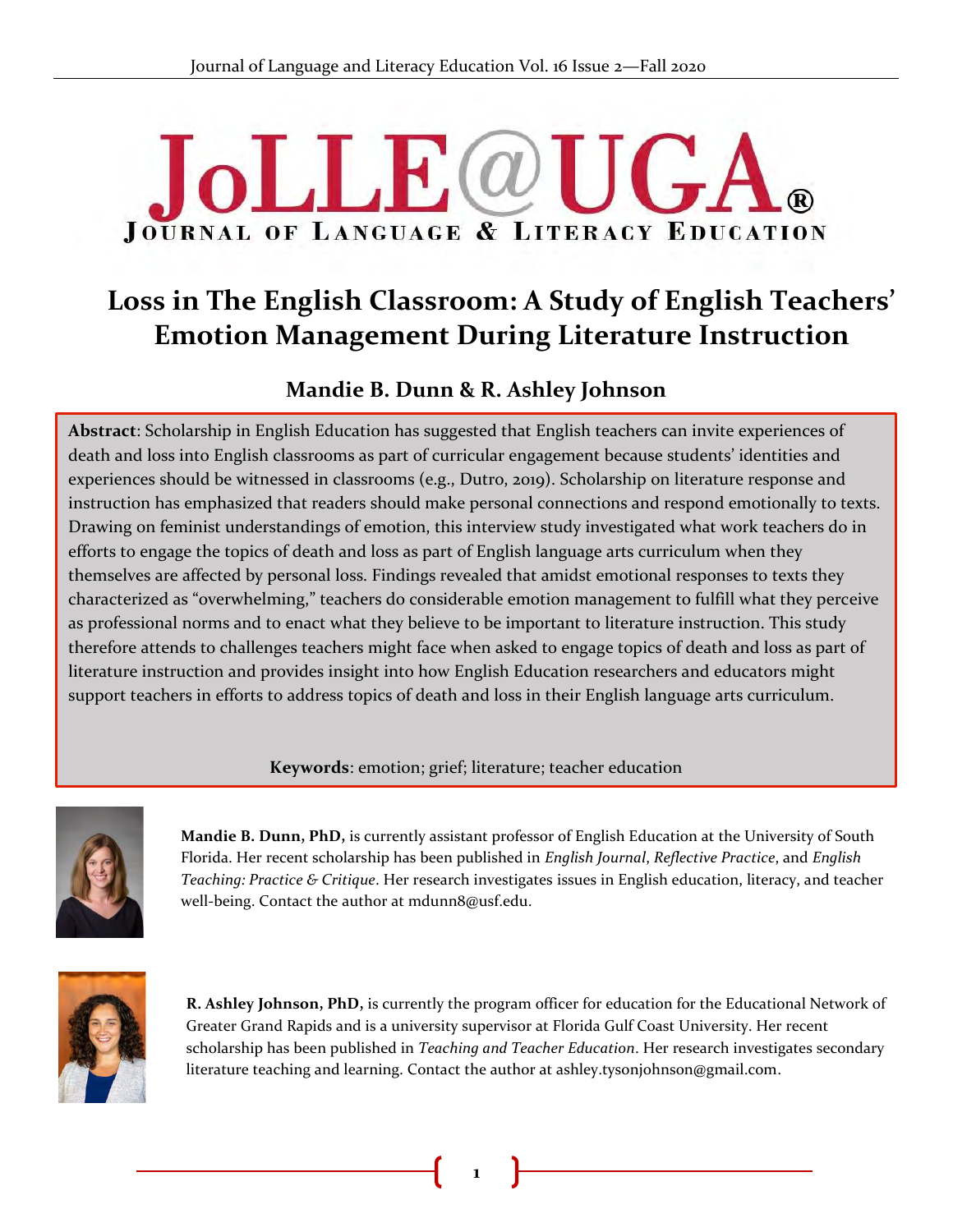#### **Introduction<sup>1</sup>**

ose<sup>2</sup> reads and teaches The Crucible (Miller, 1953) every year with her 11<sup>th</sup> grade English language arts students. She often talks with students about Ann Putnam, a character who believes her seven still-born children may have died as a result of witchcraft. Sometimes Rose asks her class to consider why Ann Putnam might be angry with or jealous of Rebecca Nurse, a woman with many children and grandchildren. R

Rose has not always been able to talk with students about Ann Putnam's experience with infant loss. Over a period of several years, Rose lost six babies to miscarriage. In an interview, Rose explained that in the immediacy of her own miscarriages, she would "well up" with tears thinking about Ann Putnam. She said there was no way to explain to her students the trauma and grief of having babies born "withered" (Miller, 1953, p. 14), so in the rawest period of her personal grief, she often skipped over descriptions of Ann Putnam's babies because when it came to talking about them, she "just couldn't" (personal communication, October 26, 2017).

Rose's story is striking not only because of the emotional response to literature she describes in the midst of heartbreaking loss, but also because she expresses an emotional response to passages from *The Crucible*, a canonical text she and so many teachers have taught repeatedly in 10<sup>th</sup> and 11<sup>th</sup> grade English classrooms across the United States. Despite our familiarity with this text, as former secondary English language arts teachers and as current English language arts teacher educators, we thought about *The Crucible* in ways we had never before considered after hearing Rose's story.

In this study we consider how the loss experiences of teachers, including Rose, illuminate the interplay between teachers' personal experiences and their engagement with English language arts curriculum, specifically literature teaching and learning. In particular, given calls for English educators to include death and loss experiences as part of the curriculum (e.g., Dutro, 2019; Falter & Bickmore, 2018; Gorlewski, 2017), this study focuses on teachers' experiences reading and teaching literature while grieving a death and how teachers manage their emotions during literature teaching and learning.

To investigate English language arts teachers' experiences teaching following personal loss, Mandie conducted in-depth interviews designed specifically to elicit narrative accounts of teachers' experiences. These interviews were grounded in phenomenological and narrative approaches to understanding how people make meaning from their experiences through reflection and story-telling (Clandinin & Connelly, 2000; Van Manen, 2001). Mandie and Ashley then analyzed together specific moments from these interviews where English teachers discussed their response to literary texts and their teaching of that same literature while they were grieving a death. In this study we ask:

> How do teachers manage emotions during literature instruction as people who have experienced personal loss?

This study thus identifies how curricular possibilities for reading might be constrained or afforded by teachers' efforts to manage their emotional responses to texts in service of their expectations for themselves as professionals who serve students during literature instruction. This study also builds on Dutro's (2019)

<sup>&</sup>lt;sup>1</sup> We acknowledge that there is a gender spectrum and that myriad pronouns exist that we can use when referring to individuals in our writing. Throughout this article we use pronouns to refer to individuals that

correspond with the pronouns that they use to refer to themselves.

<sup>2</sup> All teacher names are pseudonyms.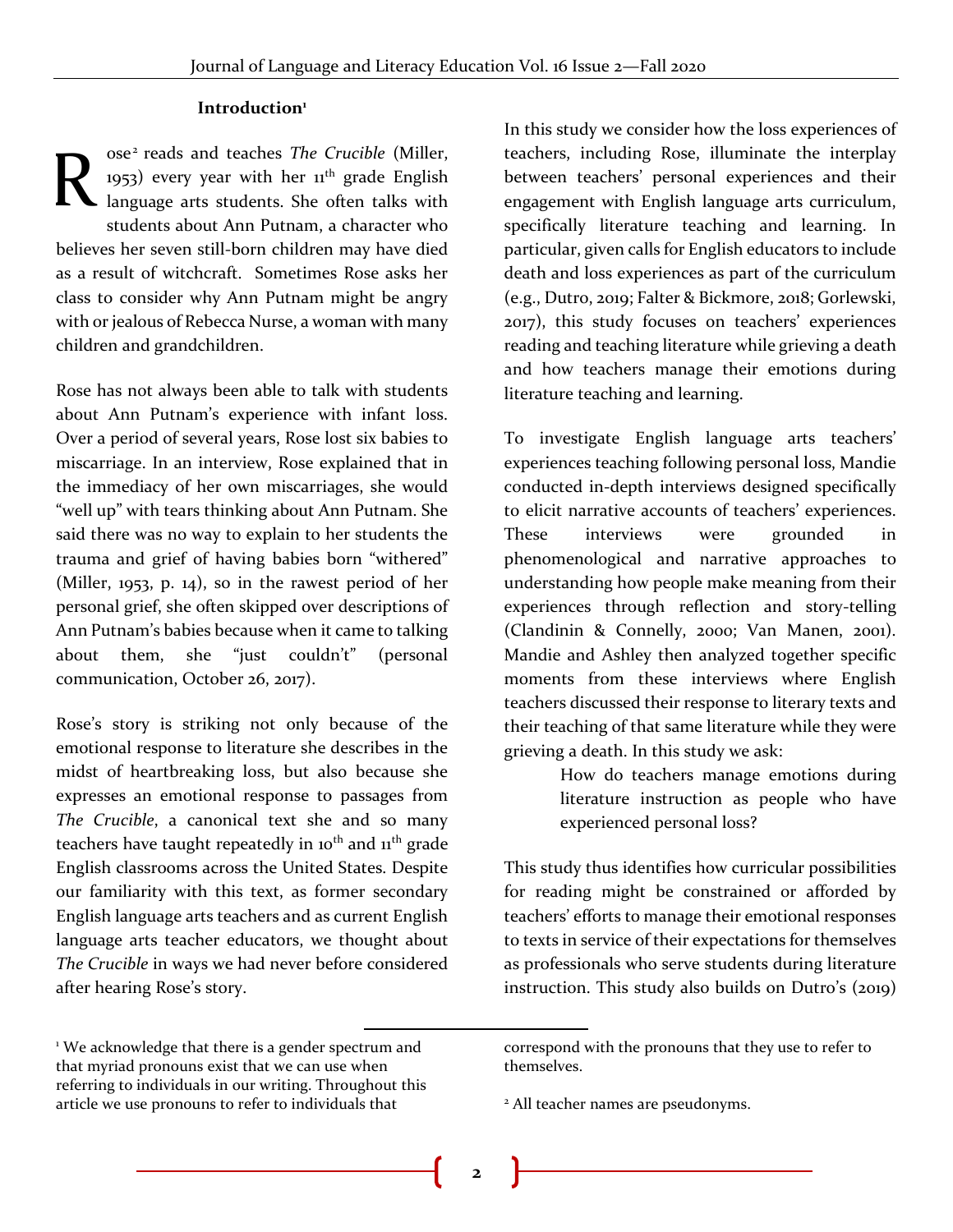vision of literacy classrooms as spaces where students' and teachers' experiences with death and loss are invited in as part of literacy learning by adding understandings of what and how *teachers* attended to topics of death and loss when they themselves were grieving a death.

# **Theoretical Framework**

This study of English language arts teachers' experiences teaching literature following loss is situated within a feminist framework for understanding emotion. Feminist framings of emotion suggest that emotions are not just individually felt but also that emotions circulate in social interactions, such that they come to define how

people expect to feel in particular encounters (Ahmed, 2004; Hochschild, 1979, 1983; Zembylas, 2002). Over time, these expectations for how to feel stick, becoming raced, classed, and gendered, orienting people toward who and what matters, or who and what has power (Ahmed, 2004). Taking a feminist approach to studying emotion

means that emotions are influenced by the social dynamics of any interaction, and that emotion is both felt in the body and reflected upon. Emotions are not internal states, but a constant negotiation between bodily sensations, feelings, and relationships between people and objects. This framing of emotion positions teachers in this study as actors who negotiate how they feel within the dynamics of their social world, including the dynamics of their position as teachers who engage with literature in the context of reading, but also teaching.

**"Teachers might also work to change their emotions so that feelings of anger or sadness are** *shaped* **into what could be perceived as a more positive emotion, such as hope or faith."**

#### **Emotion Management and Teaching**

To make sense of how the teachers negotiated their position within particular social interactions as they read and taught literature while grieving a death, we employed Hochschild's (1979) concept of emotion management. This concept, which came out of Hochschild's study of flight attendants training programs, built on feminist approaches to understanding how emotions become controlled or commodified in service professions, professions Hochschild noted were often predominantly populated by female workers. Working within this frame, the teachers in this study worked to shape their emotions to fit the feelings they perceived to be appropriate to teacher-student interactions and to

> their professional roles as literature teachers.

> All efforts teachers make to manage their emotions are not exactly the same. Hochschild (1979) established emotion management as a broad concept that accounts for the work service professionals do to make emotional response match a

perception of what emotion is acceptable or expected in a given social interaction. Within the frame of emotion management, however, Hochschild (1979) distinguished between *emotion suppression* and *emotion work*: emotion suppression is an effort to "stifle or prevent" feeling (p. 561), whereas emotion work is an attempt to "shape" emotion by changing it. In the context of this study, then, teachers might manage their emotions by suppressing them, or by pushing them down so that the feelings are not visible in their social interactions. By contrast, teachers might also work to change their emotions so that feelings of anger or sadness are *shaped* into what could be perceived as a more positive emotion, such as hope or faith. Still, in both cases, an individual is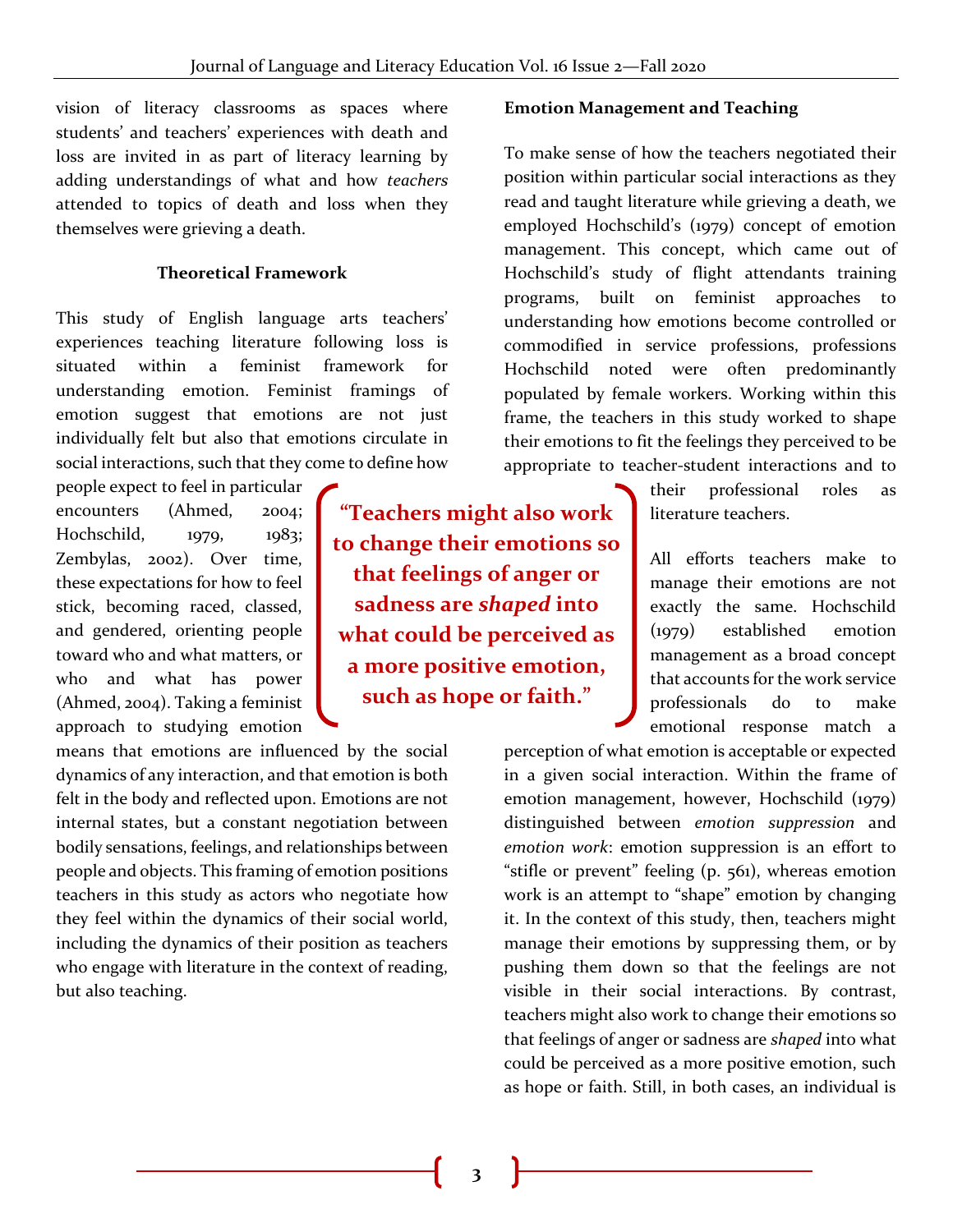conscious that there is a "discrepancy" between what "one feels" and "what one wants to feel" (p. 562). What one wants to feel is not, however, an individually-determined desire, but is instead, as Hochschild (1983) clarified, influenced by what one perceives one should feel.

For service professionals, like teachers, what someone perceives they should feel is influenced by the needs or demands of clients. When teachers respond with unexpected or perhaps perceived inappropriate emotions to a literary text, they may consciously manage that emotion by suppressing or changing it so that it does not disrupt traditional student-teacher classroom relations. In this way, Hochschild's (1979; 1983) theory of emotion management helps illuminate how teachers may consciously act to silence their own potentially disruptive emotional responses to literature.

# **Regulating Emotion in the Classroom**

Because teachers work within the specific context of schools and classrooms, Zembylas's (2002) concept of *emotional rules* is helpful for understanding how and why teachers in this study manage their emotional responses to literature. Over time, as particular emotions become accepted as appropriate, they become a set of often unstated rules that guide which emotions are seemingly permitted and which are not. Breaking these rules, Zembylas said, comes with different costs. In his work with classroom teachers, he said, teachers' understanding of appropriate or desired emotional responses come to be established as norms of the profession, regulating how teachers shape and are shaped by emotions in the classroom. In teaching, these rules act to privilege particular ways of being, including that of the nurturer or caretaker. Because teachers are supposed to care for others, for example, it may seem necessary for them to manage emotions, like the grief and loss the teachers in this study experienced. In this study,

these emotional rules served as the norms that teachers aimed to meet when they engaged in emotion management.

#### **Literature Review**

This article focuses on teachers' emotional responses to literature and the emotion management (Hochschild, 1979) they performed while teaching literature and grieving a death. To situate this study in English education and approaches to literature instruction, we reviewed literature about how emotions have been studied as part of literature response in English classrooms and how death and loss have been studied as part of literacy curriculum.

# **Emotions in English Education Research about Literary Response**

Scholars studying literature instruction have emphasized the potential for emotional responses to open up new ways of reading and interacting, while recognizing their continued regulation in literature classrooms (e.g., Boldt et al, 2015; Thein et. al 2015). For example, Boldt et al. (2015) argued that emotions are often over-regulated in literacy classrooms, limiting opportunities for learning. Emotions, they said, are not just part of literacy learning but central to the entire endeavor. Meanwhile, Thein et al. (2015) emphasized the always-present nature of emotional response to literature in their study of small and whole group book discussions. Drawing on Zembylas (2002), they argued that despite the presence of strong emotions, students regulated their responses to literature according to *emotional rules*. In particular, Thein et al. (2015) said, certain emotions, such as anger and confusion, were not appropriate or sanctioned in the shared classroom space. Similarly, Neville (2018) considered how three young women of color used "outlaw emotions" to resist White normed ways of reading when responding to reading the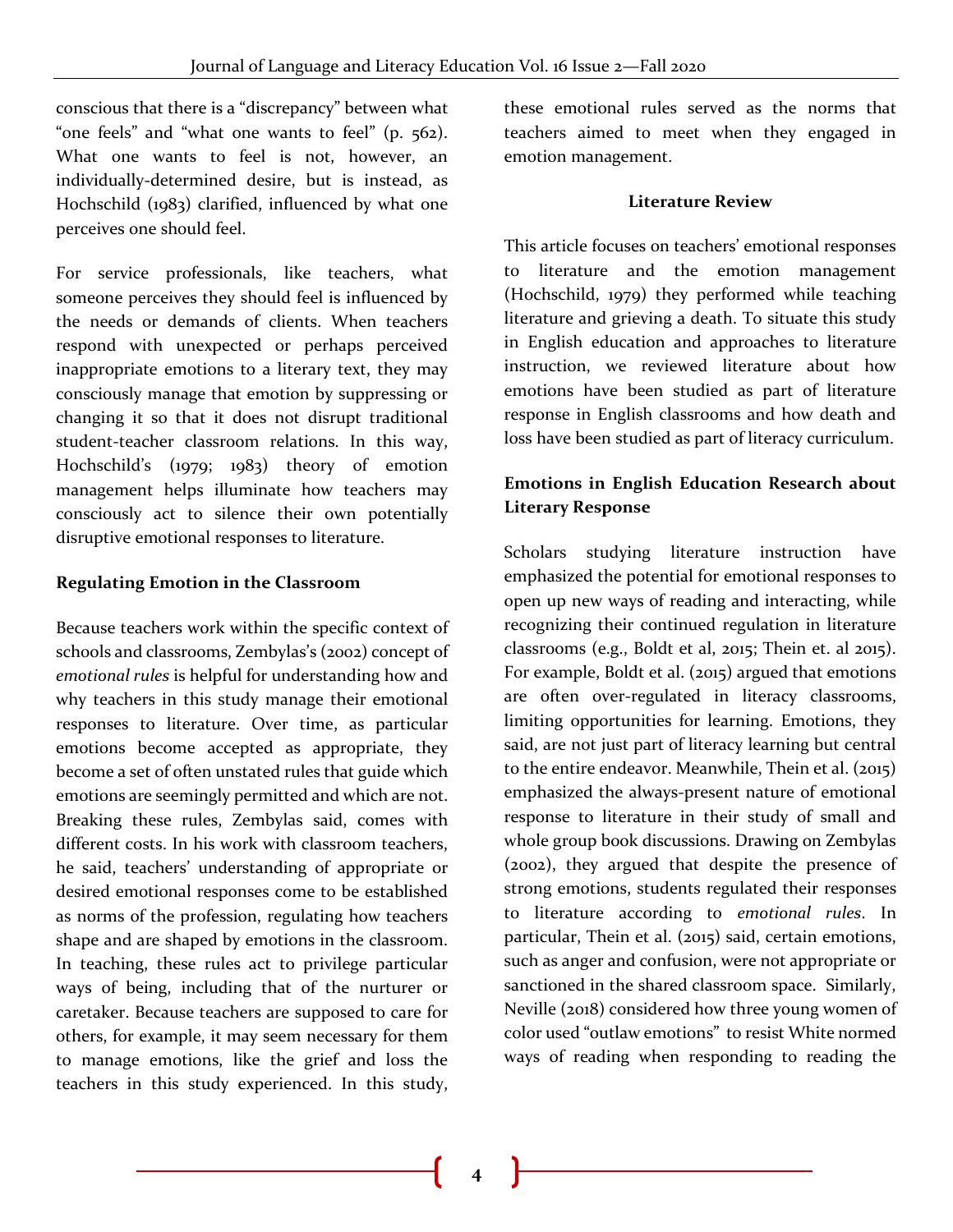novel *Aristotle and Dante Discover the Secrets of the Universe* (Saenz, 2012).

For these scholars, attending to emotional responses to literature is one way to disrupt the status quo of whose ideas and identities get represented when teachers and students read literature in language arts classrooms. In particular, these studies focused specifically on how emotions circulated in literature classrooms, influencing *students*' reading and responding to literature. Yet, across this work in English Education, scholarship has remained focused on students or what teachers should do to attend to students' emotions, not on teachers' emotions as they are experienced as part of the work of English language arts teaching. If, as these researchers

suggest, opening up emotional response in the classroom can disrupt power dynamics and typical ways of reading in classrooms, then scholarship must contribute added attention to how *teachers* respond to literature, as well as what possible norms emotional response to literature might disrupt.

**"Scholarship must contribute added attention to how** *teachers* **respond to literature, as well as what possible norms emotional response to literature might disrupt."**

trauma studies and critical witnessing, Dutro and Bien (2014) advocated for teachers to make intentional space for stories of loss and trauma in literacy classrooms, because continuing to avoid those experiences marginalizes children whose stories are too often kept out of learning. They further pushed teachers to share their stories of loss, saying that it is unethical to ask children to share but not teachers. This reciprocal sharing, they suggested, creates opportunities for children and teachers to connect across their shared humanity, disrupting traditional school routines so that they might build trusting, vulnerable spaces for exchanging stories. Dutro and Bien considered how teachers might position themselves as allies to their students in this process. Thein and Schmidt (2017) built on this work

> and investigated teachers' emotional labor as they strove to serve as witnesses to their students' stories. In their study, they emphasized the deliberate emotion work teachers completed to be able to become productive critical witnesses for children. Dutro (2019) highlighted that this "vulnerability" to students' lives

requires "intentional cultivation" (p. 8).

Building on Dutro (2011, 2019), English Education scholarship has begun to consider what the experience of grieving, one particular type of response to loss, might be like for English teachers. One study suggested that when English teachers navigated grieving, their need to focus inwardly competed with the professional expectation for teachers to focus outwardly on others, namely students (Dunn, 2019). The navigation of these two competing roles created challenges for English teachers who were teaching while grieving personal loss and contributed to teachers feeling guilty or ashamed of how they performed in their jobs during

#### **Death and Loss in the Literacy Curriculum**

In addition to scholarship that addresses emotional responses to literature more broadly, Dutro (2011, 2019) has specifically examined the role of sharing experiences of death and loss in literacy curriculum. Dutro (2011, 2014, 2019) called for *reciprocal* sharing between teachers and students, including teachers sharing emotion surrounding trauma and loss. Dutro (2011) conceptualized reciprocal sharing as "a circular notion of testimony and witness" that requires "teachers to participate as both witnesses to student experience and testifiers to their own" (p. 198). Drawing extensively on theoretical framings of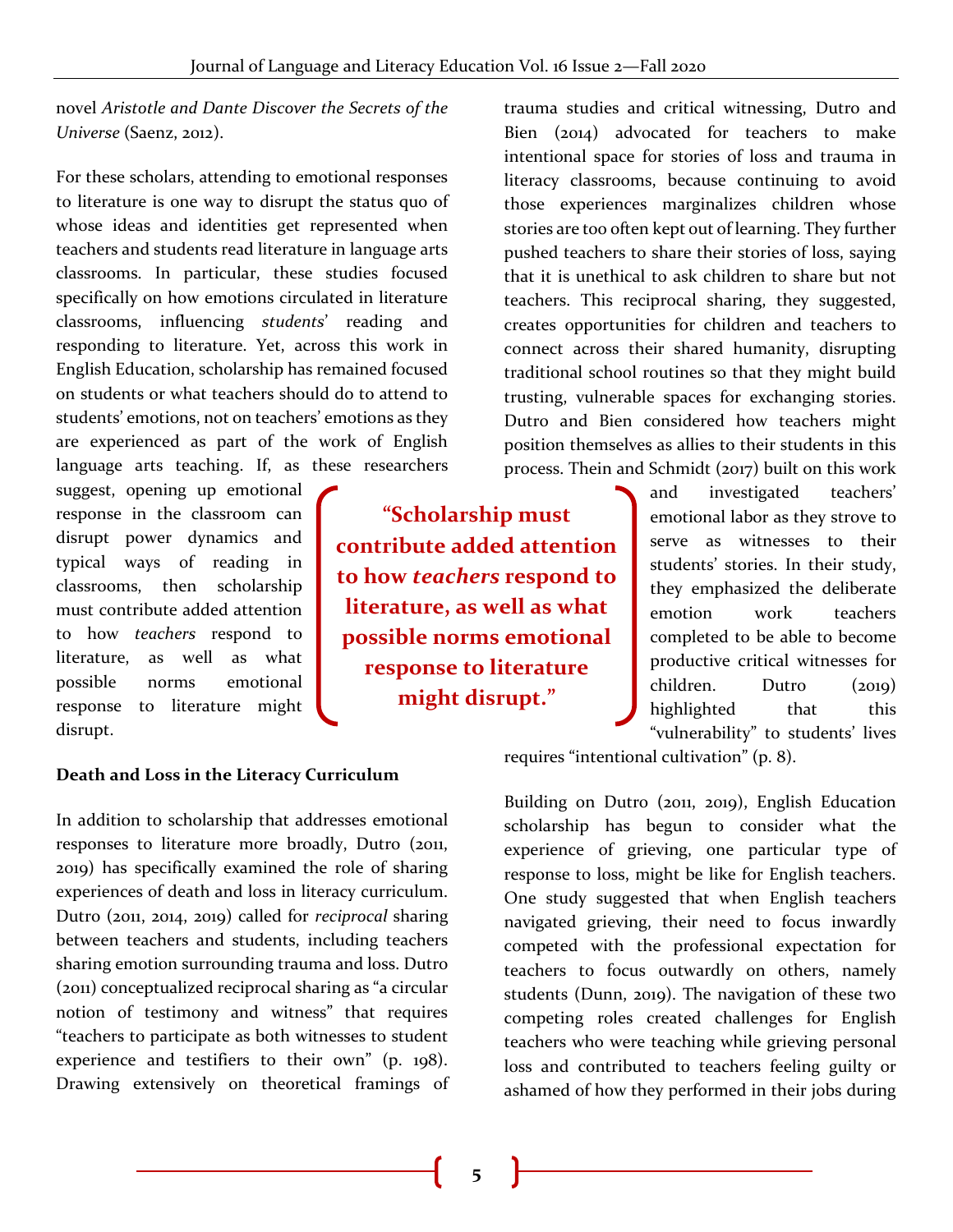times of personal grief (Dunn, 2019). Dunn and Garcia (2020) argued more specifically that professional expectations to care for students meant teachers spent little time caring for themselves as grievers in the context of literature instruction.

Given the call for teachers to engage in reciprocal sharing with students around loss experiences, as well as the continual attention scholars have given to the role of emotion in literature learning, research must now attend to how teachers' emotions surrounding loss experiences influence literature instruction in English language arts classrooms. Knowing more about what work teachers do to manage their emotions surrounding sharing loss experiences will provide insight into what work is required for teachers to share about loss in healthy and meaningful ways.

#### **Methods**

Data were collected by Mandie and included excerpts from in-depth interviews in which teachers narrated their experiences teaching following loss, including experiences teaching literature following loss. Secondary data in this study include memos Mandie wrote following in-depth interviews, curricular artifacts, focus group data and transcripts, and written reflections from participants about their experience being in the study.

# **Participants**

Participants for the study were middle and high school English language arts teachers teaching in a mid-size city in the Midwest. Inclusion criteria for participation in the study were that the participant have a life experience that matched the experience the study investigated: teaching English language arts while grieving a death. To recruit voluntary participants who met these criteria, Mandie sent an invitation for teachers to participate in the study to English teachers that she knew in her local

community, and these teachers forwarded the invitation to teachers they knew. Teachers contacted Mandie indicating their willingness to be interviewed. A volunteer sample of participants was appropriate for this study because grief and loss are personal topics, and sharing about these experiences required participants' vulnerability and trust. Mandie built trust in setting up this study by contacting teachers with whom she had built strong relationships. These teachers invited teachers they knew who might have an experience teaching while grieving they wanted to share. Seven middle and high school ELA teachers participated in the interviews: Jerry, who lost two students to murder; Emma, who lost a student to suicide; Ann, who lost her grandfather and grandmother to old age and a child by miscarriage; Tiffani, who lost her mother to cancer; Rachel, who lost her mother to cancer; Tara, who lost her mother to a heart attack; and Rose, who lost six children to miscarriage and infant loss. For a summary of participants, see Table 1.

# **Interview Protocol**

Interviews were conducted by Mandie from August 2017 to January 2018. Each interview was conducted one-on-one with the teacher, in the teachers' classroom after school, except for one teacher, Tiffani, who chose to be interviewed at Mandie's house, a more comfortable environment for Tiffani. Interviews ranged from 45 minutes to 100 minutes in length.

The interview protocol was designed to elicit lived accounts of teachers' perceptions of their experiences teaching English language arts while grieving a death. The interview design was informed by Van Manen (2001)'s theorization that "life always comes first" and "theory comes later" (p. 15), and by Clandinin and Connelly (2000)'s assertion that narrative is "the best way of representing and understanding experience" because it has a temporal element (p. 18). When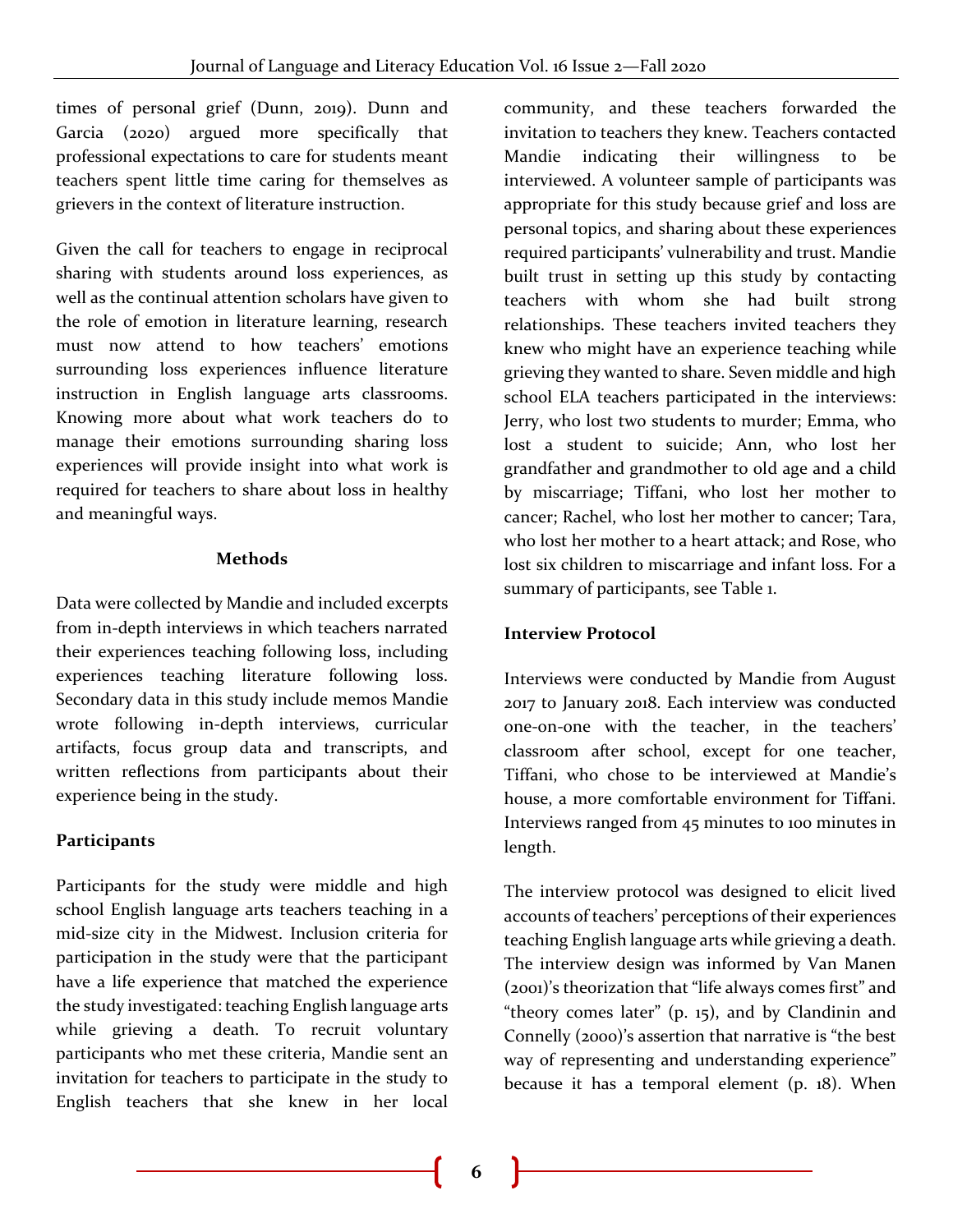#### **Table 1**

| Participant | <b>ELA Teaching</b><br>Context   | Number of years<br>teaching                               | Loved one Lost                        |
|-------------|----------------------------------|-----------------------------------------------------------|---------------------------------------|
| Rachel      | 6th grade                        | $12 \overline{ }$                                         | mother                                |
| Jerry       | $4th$ and 8th grade              | 19                                                        | two students                          |
| Tiffani     | $9^{th}$ -12 <sup>th</sup> grade | Completing teaching<br>internship at time of<br>interview | mother                                |
| Tara        | $9^{th}$ -12 <sup>th</sup> grade | 26                                                        | mother                                |
| Ann         | 6th grade                        | 12                                                        | grandparents; child by<br>miscarriage |
| Rose        | 11th grade                       | 11                                                        | children (6) by miscarriage           |
| Emma        | 8th grade                        | $\overline{2}$                                            | student                               |

*Summary of Research Participants*

people locate things in time through narrative, they make meaning of events and experiences. Teachers in this study use the language of narrative or storytelling to process and make meaning of their lived experience. This meaning-making process continues through the analysis process, during which researchers interpret the meaning of participants' experiences by analyzing their language.

Based on this theoretical understanding of language and meaning-making, Mandie created possible questions that were grounded in the lifeworld rather than questions that asked participants to provide reasons for *why* they acted in a particular way or questions that asked participants to name the meaning of their experience. For example, rather than asking a participant to explain why teaching while grieving might be so difficult, Mandie instead

asked participants to tell her about a moment during grieving that sticks out as being particularly difficult. Mandie designed conversational interviews (Patton, 2002) in that she asked many follow-up questions as they came up in the interviews. To account for this conversational goal but also to make sure interviews addressed the research questions, Mandie created a note sheet for reference during interviews. Mandie used the pre-phrased questions from this note sheet as possibilities for how to ask participants to name particular experiences related to grief and the curriculum but was able to decide which questions to use in the moment, in response to what the participants were sharing in interviews. For the interview protocol, see Table 2.

Finally, it is important to note that during interviews**,**  Mandie shared openly with teacher participants that

**7**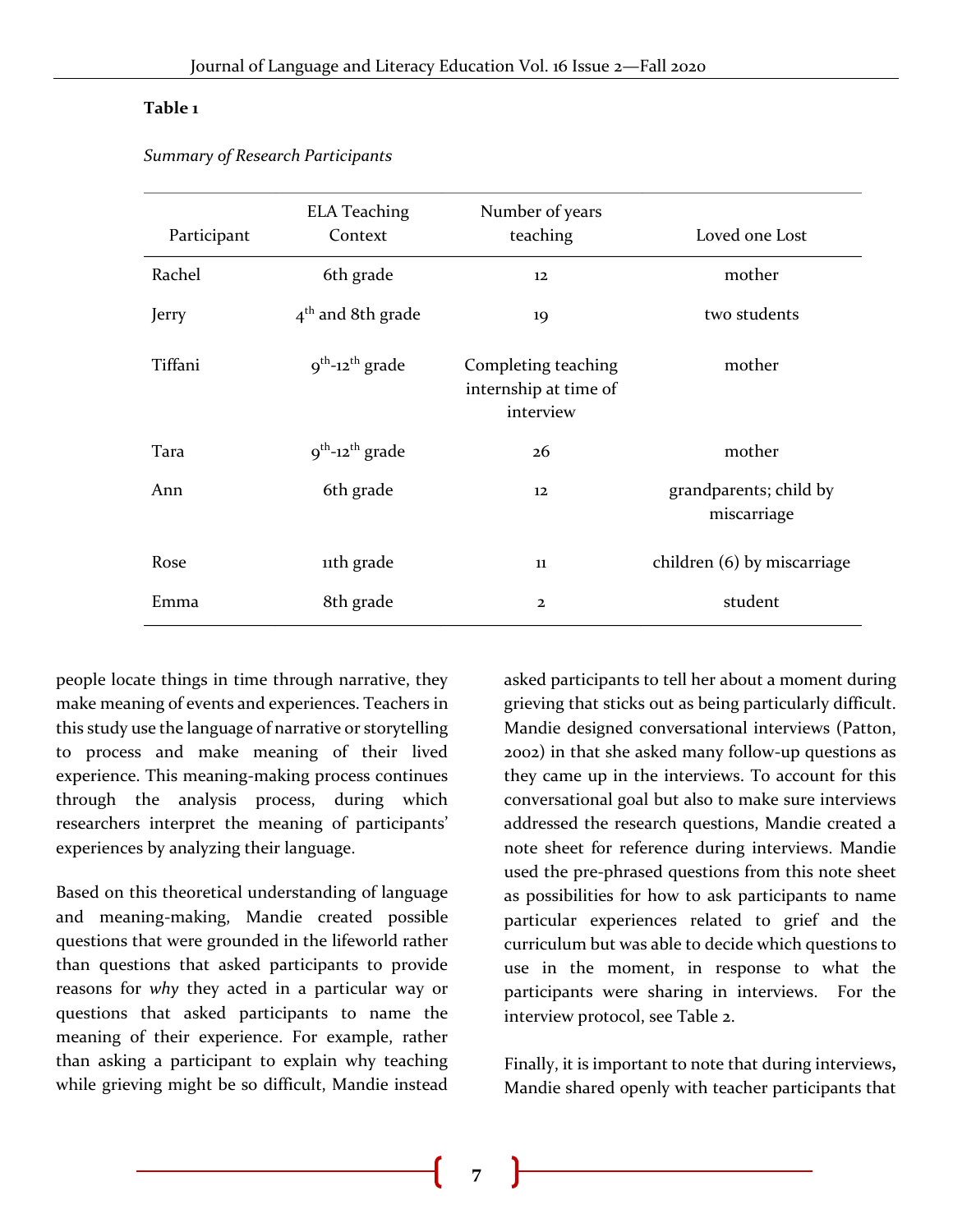#### **Table 2**

*Conversational Interview Protocol*

| What I Want to Know                                                | How I Might Ask It                                                                                                                                                                                                                                                                                                             |  |
|--------------------------------------------------------------------|--------------------------------------------------------------------------------------------------------------------------------------------------------------------------------------------------------------------------------------------------------------------------------------------------------------------------------|--|
| What is their<br>experience of<br>teaching while<br>grieving like? | "Well as you already know I'm interested in understanding more<br>about the experiences of teachers who are dealing with a significant<br>loss while also having to teach in front of a room of students every<br>day. Why don't you tell me a little bit about the experience you had<br>in mind when you reached out to me." |  |
| How does their<br>experience of                                    | Did your students know about XXX?                                                                                                                                                                                                                                                                                              |  |
| teaching while<br>grieving influence<br>their relational work      | Do you remember telling your students about XXX? What was that<br>like?                                                                                                                                                                                                                                                        |  |
| as part of<br>curriculum?                                          | Do you remember a moment in your classroom during this period<br>of grief that sticks out as being particularly difficult?                                                                                                                                                                                                     |  |
| How does the loss<br>experience interplay<br>with English          | What texts were you reading that semester/year with your<br>students?                                                                                                                                                                                                                                                          |  |
| language arts<br>curriculum?                                       | Did any of those texts touch on themes of loss or death?                                                                                                                                                                                                                                                                       |  |
|                                                                    | Did you think about that connection when reading?                                                                                                                                                                                                                                                                              |  |
|                                                                    | Did you talk about that connection when discussing literature with<br>students?                                                                                                                                                                                                                                                |  |

she was processing her own trauma: She was teaching following her spouse's near-death car accident and during his lengthy recovery. The choice to share this personal connection to the research project was intended to invite participants into a project that included reciprocal sharing rather than a project that extracted stories of trauma from participants (Dutro, 2019). Mandie shared her experience at the

conclusion of asking the interview questions described in the protocol. In all seven interviews, Mandie asked "What questions do you have for me?" once the questions in the protocol had been asked and answered. At this point in the interview, each participant asked Mandie what led her to studying this topic, which created the opening for Mandie to share her experience.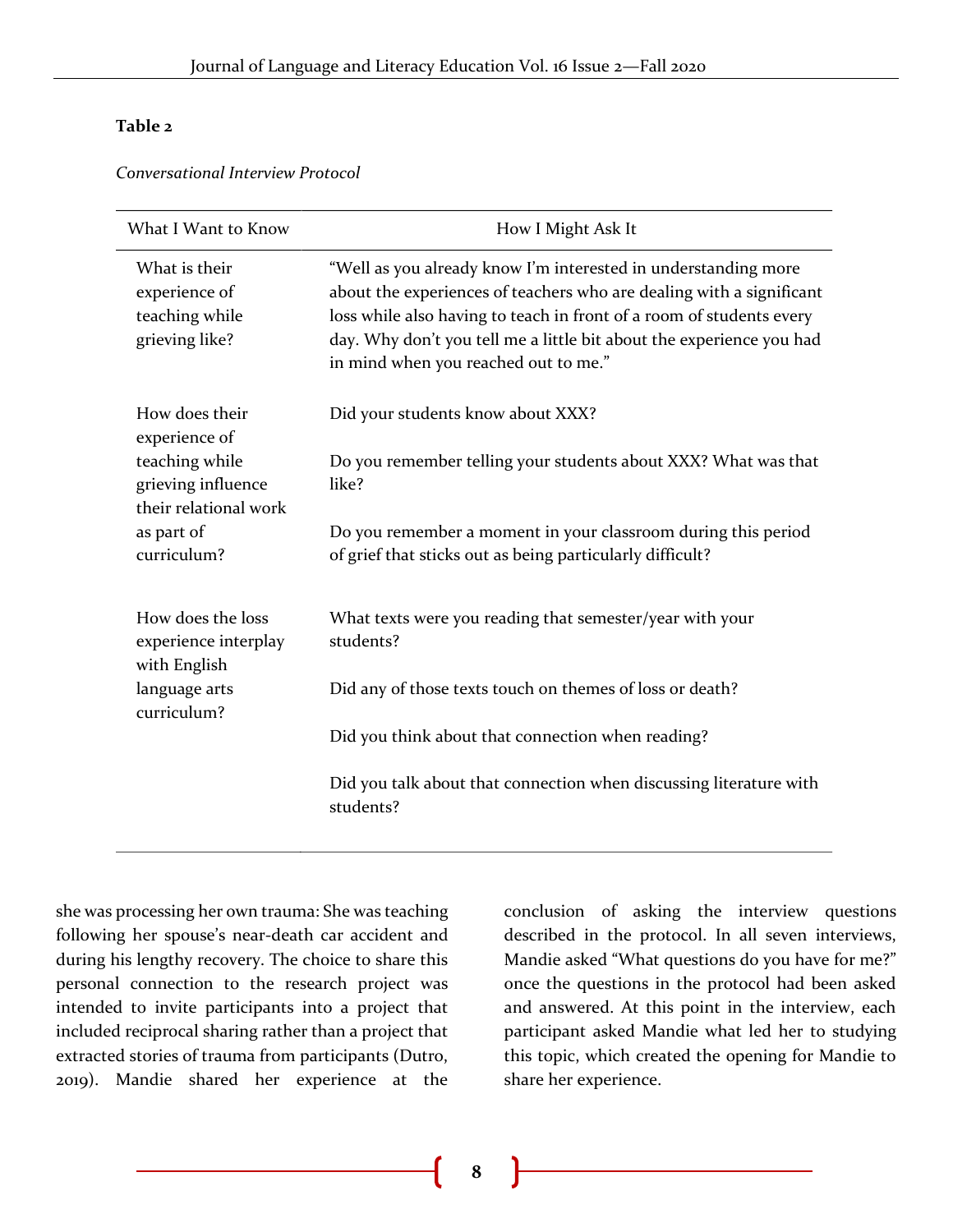# **Transcription Methods**

Primary data for analysis were transcripts from interviews with seven English teachers. In transcribing the interviews, Mandie first transcribed the words that participants said along with any audible expressions such as laughing, crying, or audible sighing. Laughing, crying, and sighing were italicized in transcripts to indicate that they are not words that participants said but rather sounds heard on the recording. During initial transcription, Mandie included filler words such as "uhm" and "like." When it could not be determined what exactly a participant said, the marking [xxx] was used to indicate that the participant said something but what they said is not known. For the purposes of sharing participants' words in this paper, filler words such as "uhm," "you know," and "like" have been eliminated. Transcripts were organized to create excerpts marked by a change in speaker. To be more precise in our coding for this study, we further broke up each excerpt into sentences for coding; sentences were identified in the original transcription process by listening for pauses and falling or rising intonation, as well as by listening for change in semantic content (Gee, 2010).

#### **Selecting Interviews for this Study**

In this study, we asked how teachers manage emotional responses to literature during literature instruction. To answer that question, we first identified all excerpts where teachers named literary texts by title, in total 43 excerpts across the interviews with 7 teachers. In reading and re-reading the 43 total excerpts about literary texts, we decided to focus our analysis on three teachers: Rachel, who lost her mother to cancer; Tara, who lost her mother to a heart attack; and Rose, who lost 6 babies to miscarriage.

We chose these three interviews for several reasons. First, these three teachers' accounts included the most in-depth descriptions of literature response and instruction. The length of an interviewee's response about a particular moment can be one indicator of the importance of that experience for the participant. As Van Manen (2001) asserted, narrative language is an interpretive process people use to make meaning of experience. When a participant responds at length, with multiple temporal narrative moves, it is an indicator that the experience is worth reflection and has meaning for the participant. We concluded based on this understanding that Rachel's, Tara's, and Rose's interviews provided the best opportunity for analysis because their interviews indicated that responding to literature following loss was a meaningful experience for them, and their responses accounted for 33 out of 43 total excerpts about literary texts. By contrast, Ann's interview only included 1 excerpt about literary texts and the brevity of that response suggested that the experience was not particularly salient for Ann.

We also noticed that Rachel, Tara, and Rose all described challenges that arose teaching specific literary texts while grieving. We determined that a teacher named challenges by noting the presence of emotion management, detailed in the analytic coding process below, and also by noting phrases participants said such as "I don't know" and "It was really hard." The purpose of this study was not to generalize what these three teachers experienced to what all English teachers experience, or to what all grieving teachers experience, but rather to understand the emotion management some teachers might need to engage in while teaching literary texts during a time of personal loss. The decision, then, to focus on interview responses where teachers indicated experiencing challenges engaging in literature instruction while grieving a personal loss situated this study in the work teachers must do when there is a "discrepancy" between what they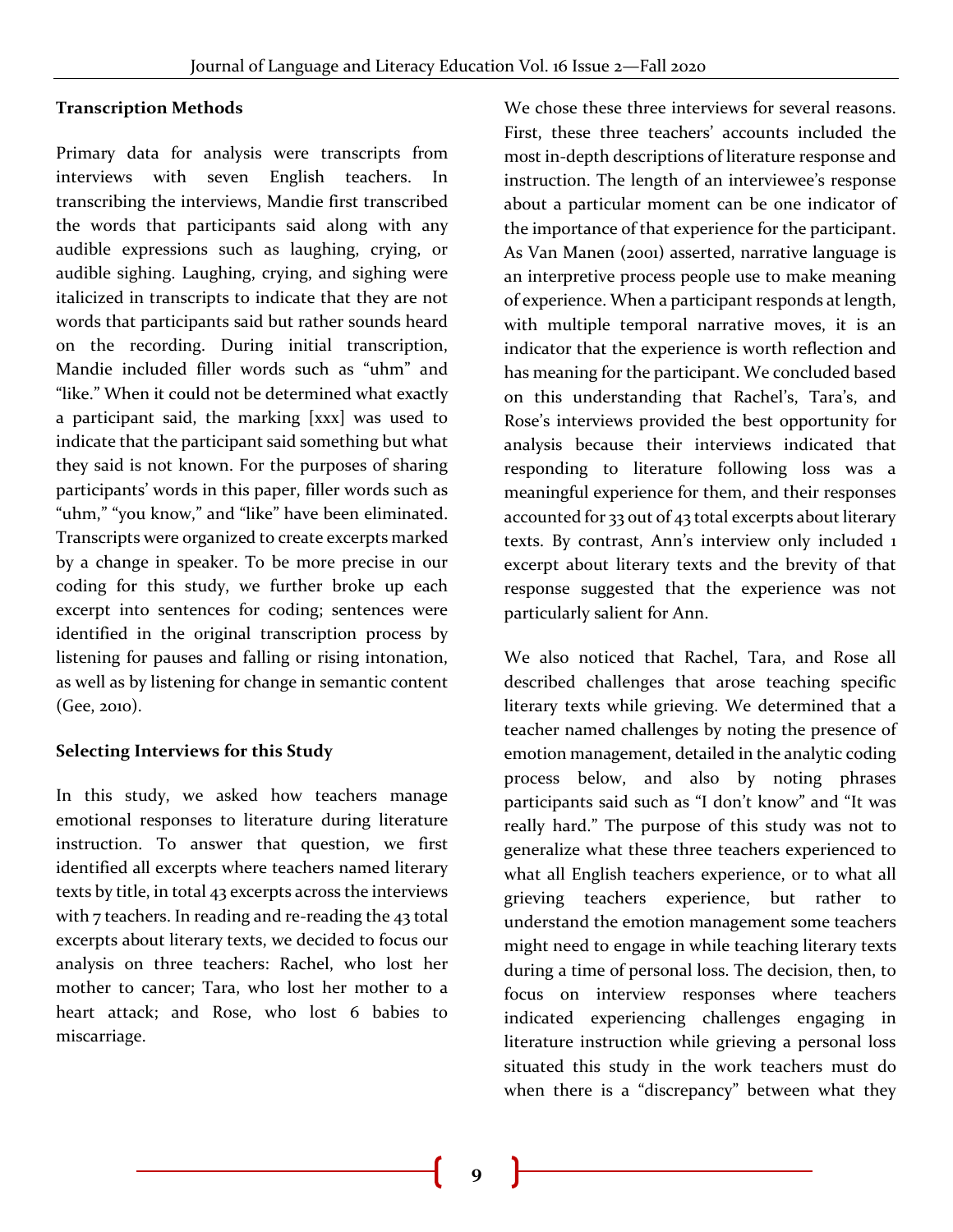perceive they should feel in a given interaction and what they feel (Hochschild, 1979, p. 572).

Rachel, Tara, and Rose are all white women with between 10 and 26 years of teaching experience. Again, the purpose of the study is not to generalize to populations of teachers. These women's experiences do not attend to intersectional experiences of racial identity, gender, and emotion management, a limitation of the study.

#### **Analysis**

To answer our research question, we analyzed 33 excerpts from Rachel, Tara, and Rose's interview transcripts to consider how teachers managed their emotional responses to literature during literature instruction. We used qualitative coding methods and theoretical understandings of emotion management (Hochschild, 1979) to determine what emotion suppression and emotion work teachers engaged in and how and why they engaged in that suppression and work.

# **Coding Scheme**

We developed the coding scheme by starting with Hochschild's (1979) description that, in identifying emotion work, "the very notion of an attempt suggests an active stance vis-a-vis feeling" (p. 561). This description sets up feeling as something people might control or shape; people have a desired feeling they are attempting to arrive at. Hochschild (1979) provides examples of verbs used to indicate attempts at feeling, such as "psyched myself up," "squashed my anger down" and "tried" or "tried not to" (p. 561). Using this framing, initially we highlighted verbs in transcripts, seeking to identify places where teachers were engaging in emotion *work*. For example, Tara described how she had to "psyche herself up" to read *The House on Mango Street* the year her mother died, and each of us highlighted this description as an

indicator that Tara was doing emotion work to teach literature while she was grieving her mother.

In this first iteration of coding, we struggled to identify verbs as solely doing emotion work or not, because teachers used verbs in various ways in speech to convey, for example, events that happened in the classroom, events they imagined, emotions they felt, or emotions they tried not to feel. We wrote memos about different examples within the data that could not be immediately easily classified as a teacher doing emotion work or not.

Based on these memos, we developed an analytic framework for coding the full data set based on four functions described by teachers in the interviews. This framework was based on Hochschild's (1979) theory of emotion management. In this analytic framework, we distinguished between excerpts that explained actions in the past, such as what a teacher did in their classroom, and excerpts that described actions related to emotions. We also developed codes that distinguished between naming an emotion a teacher felt from excerpts that included emotion management as defined by Hochschild (1979). Finally, we developed two separate codes for emotion management: one for emotion suppression, defined as an effort to "stifle or prevent" feeling (p. 561); and one for emotion work, defined as an attempt to "shape" emotion by changing it. For a detailed description of the analytic framework for coding, see Table 3.

Each sentence of each interview excerpt was first coded by each researcher separately. After coding all sentences, we checked and marked sentences for which they did not agree and discussed these sentences until they reached agreement. Agreement was reached by returning to Hochschild's (1979) explanation of the difference between emotion suppression and emotion work.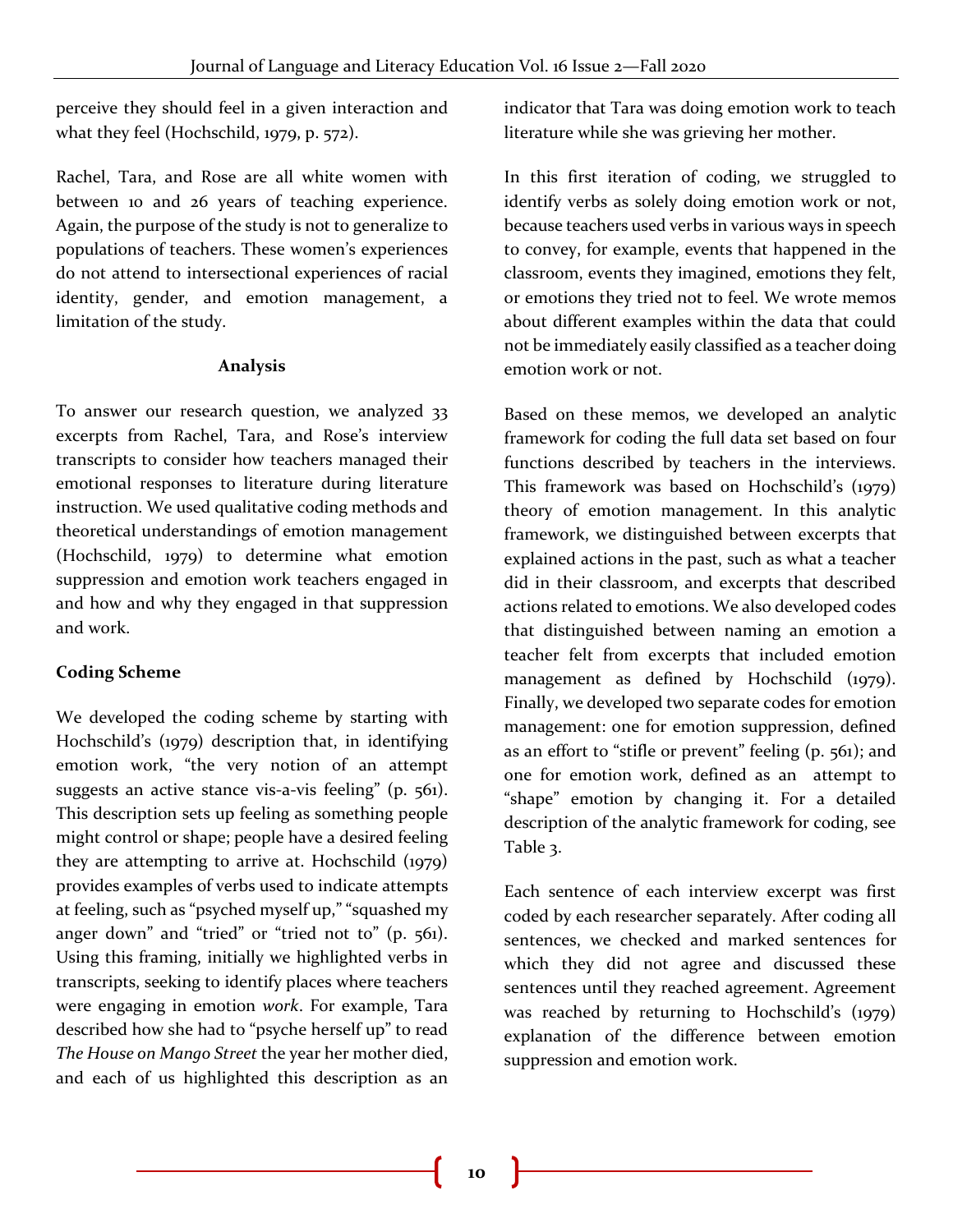# **Table 3**

*Analytic Coding Categories*

| Code Category                      | Definition                                                                                                                                            | Examples                                                                                                                                                    |
|------------------------------------|-------------------------------------------------------------------------------------------------------------------------------------------------------|-------------------------------------------------------------------------------------------------------------------------------------------------------------|
| Curricular or interview<br>context | Included an action verb that<br>that named a procedure of<br>teaching or that indicated a<br>process taking place in the<br>oration of the interview. | We talk a lot about imagery with<br>that chapter.                                                                                                           |
|                                    |                                                                                                                                                       | I think I was in a lot of ways<br>focused much more so on myself.                                                                                           |
| Naming emotion                     | Included a verb that indicates<br>how the participant feels or<br>felt. These excerpts indicate                                                       | I sometimes would well up with<br>tears.                                                                                                                    |
|                                    | that an emotion is present.                                                                                                                           | I think it probably is a good thing<br>that I was still in that, you know,<br>first couple of weeks after her<br>death, actually. That sort of<br>numbness. |
| <b>Emotion suppression</b>         | Included a verb that indicates<br>that a feeling was avoided,<br>prevented, or suppressed.                                                            | I couldn't even handle that, you<br>know I would <i>skip</i> over that part.                                                                                |
|                                    |                                                                                                                                                       | There were some moments where<br>it was <i>tough</i> for me to  where I<br>had to step out for just a second.                                               |
| <b>Emotion</b> work                | Included a verb that<br>indicated an effort to change<br>feeling (as Hochschild<br>defined it: an attempt to<br>"shape" emotion, p. 562).             | There's a chapter of the House on<br>Mango Street that I had to really<br><i>psyche</i> myself up for.                                                      |
|                                    |                                                                                                                                                       | [I was] trying not to delve into it<br>too much because I didn't know<br>how emotionally stable I would be<br>while we continued the discussion.            |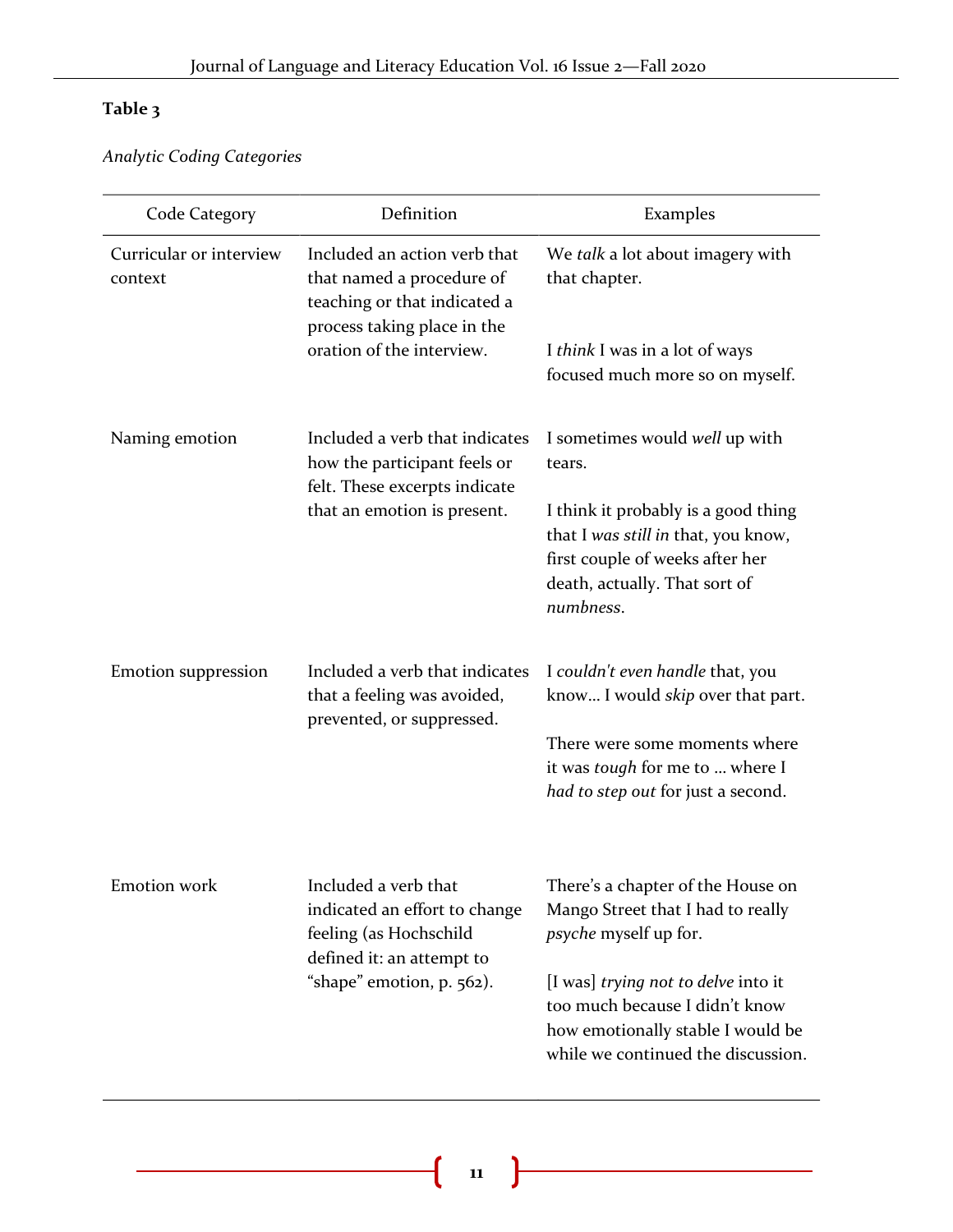The sentences coded under the categories "interview context" or "naming feelings" provided insight into *how* and *why* teachers engaged in emotion suppression and emotion work during literature instruction. These included a sentence where a teacher named an emotion they felt provided the contrast to the emotion they presented to students, thus revealing the emotion work a teacher did to "shape" (Hochschild, 1979, p. 562) their emotion as part of their instruction. Another example would be when a sentence providing curricular context enabled insight into what the teacher considered an expected response to literature, such as analyzing the text for a theme.

#### **Findings**

Findings revealed that Rachel, Tara, and Rose all described engaging in emotion management, including both emotion suppression and emotion work, during literature instruction. All three teachers experienced emotions as unexpected responses amidst grief, but they did not see these emotions as appropriate in their professional roles as teachers or as possible responses to share as part of literature instruction. Teachers instead suppressed or changed their emotions in several ways, including avoiding texts, avoiding sharing about personal loss, and suppressing or changing an emotion by focusing on other aspects of literary analysis in the classroom.

# **Rachel**

Rachel, a middle school English teacher, lost her mother over a period of several months to cancer that ate away at her mother's brain. Rachel spent several months driving over an hour after school each day to sit in her mother's hospital room and then her mother's hospice room. By late April, her mother had died, and Rachel was busy handling her estate. At work, with Mother's Day around the corner, Rachel began her unit centered on *The Giver,* a text she had read as a young teenager and had taught for many years in her middle school classes. The year her mother died, though, the themes in the novel around end-of-life care and aging made her think about her mother's condition and the many days she spent surrounded by dying people in her mother's hospice center. In fact, Rachel described having a "new connection" to *The Giver* because she had a new skill: "taking care of a dying person."

Yet Rachel described feeling uncomfortable sharing the new response she had to *The Giver* in the context of literature instruction:

> And at the time that this was all happening, and there's some really deep themes in that book. We're talking about euthanasia and all of that stuff, and parental units and family and stuff. I mean I did it ok, but I remember sometimes I felt pretty, sometimes I was just, I would want to say something about my mom but I wouldn't because if I started talking about her I didn't a) want to make the kids feel uncomfortable because they knew she had just died and b) emotionally not be able to finish the discussion. Does that make sense?

Rachel suggested that in the context of talking with students, she connected the themes about end-of-life care in the book to what she went through caring for her mother while her mother was in hospice. Rachel indicated that she "wanted" to share that connection with her students, but she didn't want to make students "uncomfortable" or become "emotionally not be able to finish the discussion." Rachel named the emotion management work she did, identifying the "discrepancy" between what she felt and wanted to share and what she did instead (Hochschild, 1979, p. 562). Rachel seemed worried that the emotions brought up by that sharing would not be appropriate. In particular, Rachel seemed to be concerned about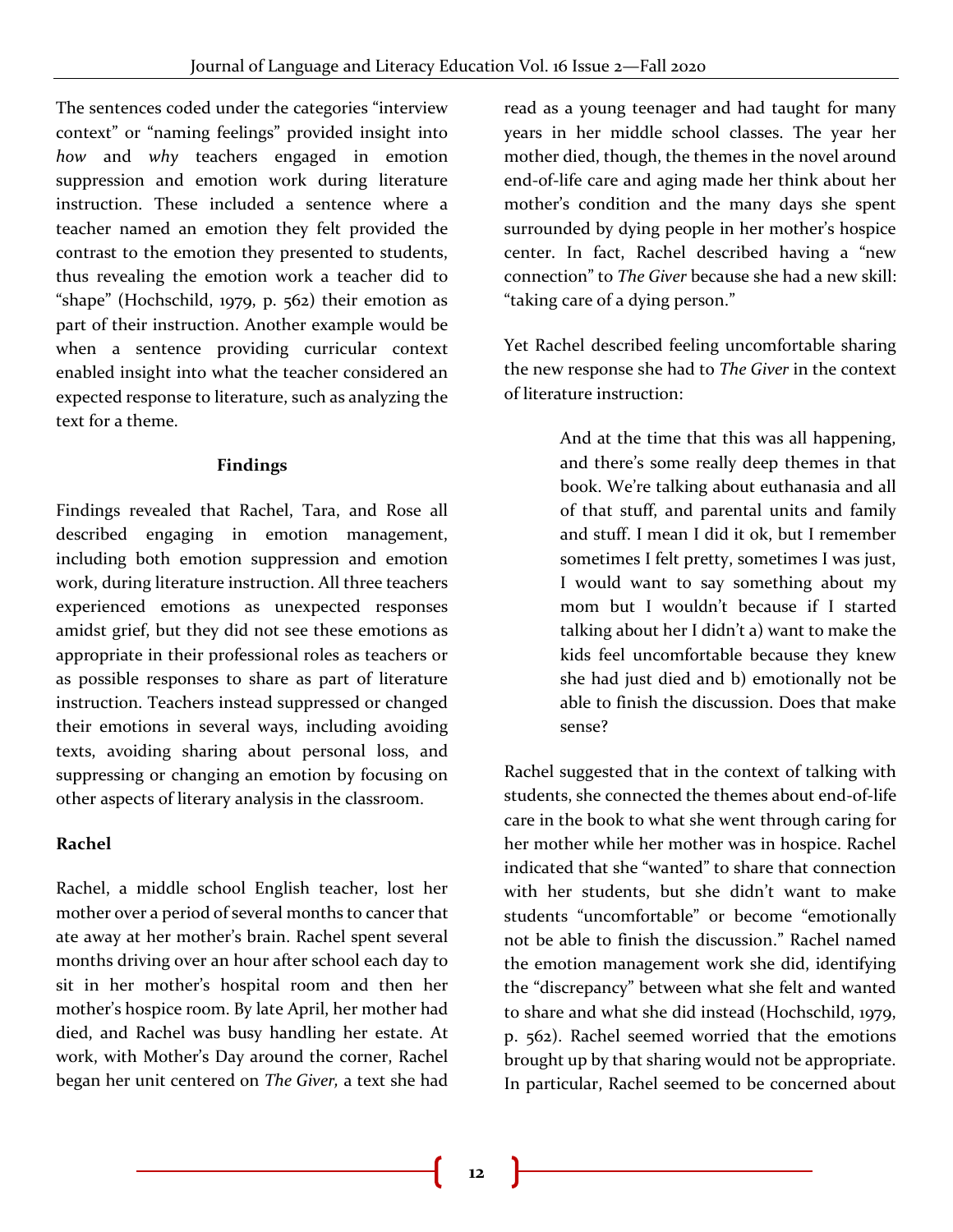how students would respond to her sharing of an emotional response, pointing to how professional norms might be influencing what Rachel felt was appropriate to share in response to reading: As the teacher, she was supposed to be leading the students and taking care of their needs and learning. Rachel also seemed to be concerned about disrupting the discussion of the text and seemed to anticipate that sharing about her mother would make her emotional, which she identified as a disruption. In this way, Rachel did not consider becoming emotional part of the discussion of a text. Rachel engaged in suppressing her emotions regarding her connection to the text and prevented what she perceived as negative emotions from becoming part of her literature instruction.

Following Rachel's description of her response to teach *The Giver*, Mandie asked Rachel what it would look like to "emotionally not be able to finish the discussion." Rachel replied, "I just mean I think I might cry or I think I can't emotionally, like I can't continue speaking because

I'm overwhelmed with how I feel in that particular moment." Here Rachel emphasized that her emotional response to the text would prevent her from speaking and cause her to be "overwhelmed" with feeling. Thus, Rachel's response suggested she prioritized maintaining control over her emotions in the classroom and suppressed the potential for what she perceived as a possible negative emotional response that might result from sharing about her mother. Rachel did not seem to think crying would be appropriate in the context of her literature instruction with students. Rachel's description of having a discussion relied on "finishing" the discussion. Rachel explained later in the interview that she encouraged students to connect personally with what they read in class: "Yeah I mean that's one

**"'You always want to add that personal connection, and I was suddenly much more connected to it and I wanted to add to it, but I just couldn't.'"**

of the things we stress with them, is making text-toself connections when they need to or text to text connections or text to world connections." In this description of text-to-self connections, Rachel seemed to position these types of connections to texts as in service of some other textual response: Students made personal connections "when they need to" and in the context of assignments that helped them to clarify comprehension of texts or understand themes.

Rachel went on to relate that she often shared with students her stepfather's experience in Vietnam while reading about war in *The Giver*, but this personal connection was distinct from the one about her mother. She explained that when it came to talking about her mother's death, the connection was particularly intense: "I struggled with wanting to add,

> because you know you always want to add that personal connection, and I was suddenly much more connected to it and I wanted to add to it, but I just couldn't." The decision to share or not share about her mother did not seem to be easy for Rachel. She described struggling,

and she also noted that as a reader, she was more connected to the text because of her experience with her mother. Still, she ended this turn of talk by saying "she just couldn't," which appeared to suggest again that she could not share about her mother without becoming overwhelmed or crying. Throughout Rachel's interview responses about *The Giver*, she emphasized not sharing and suppressing the emotions the text brought up for her in favor of avoiding making students feel uncomfortable, finishing the discussion, and maintaining composure by not crying.

The way that Rachel talked about suppressing emotion suggested that she did not see particular emotions as appropriate for her to have as a teacher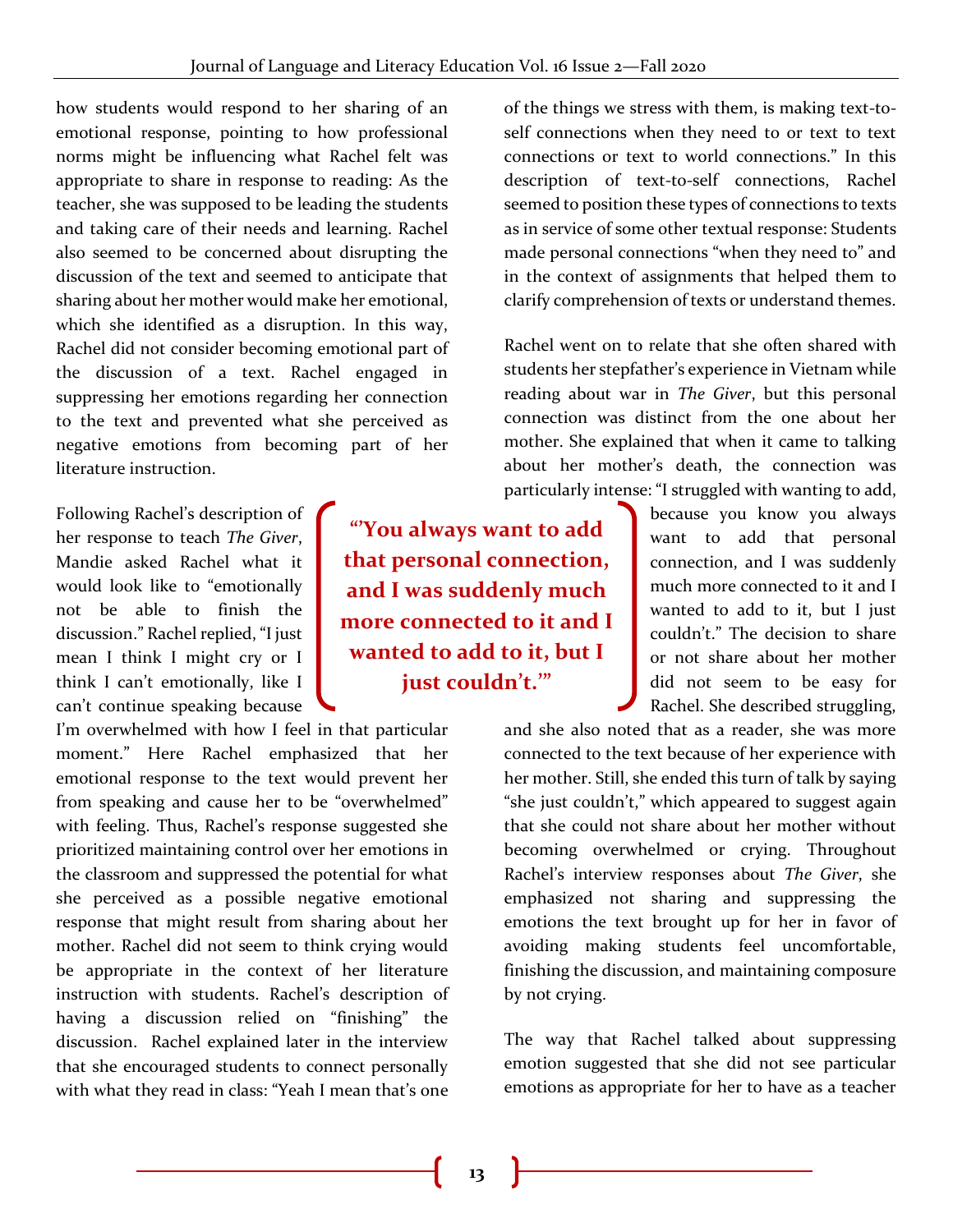or as an interpretive possibility for literature instruction in English classrooms. Although her own reading of the text while grieving her mother's death oriented her differently to the text, bringing her into a more visceral connection with it, the interplay of that feeling and understanding with her role as a teacher meant that her emotional response was not shared openly in the classroom. For Rachel, managing emotions required her to hide the emotional response she had to *The Giver* from her students. Managing emotions also required Rachel to prioritize the comfort of her students over her own "struggling."

# **Tara**

Tara, a veteran teacher of high school English for over 26 years, had a difficult year teaching when her mother died suddenly of a heart attack just before the start of a new school year. Tara described thinking and crying about her grief on her forty-minute commute each day and then having to "switch" into "teacher mode." She described her year as difficult and worried that she didn't build strong relationships with students because she felt closed off from them. In the context of Tara's literature instruction, Tara described hiding her loss from her students while reading *The House on Mango Street* (Cisneros, 1984) and then shaping her emotion to suit what she perceived as appropriate for the context of literature instruction:

> There's a chapter of *The House on Mango Street* that I had to really psyche myself up for. *(laughs).* If that makes any sense. It's really early on in the book, That's my mother's hair, and it smells like bread and when she makes space for you in the bed beside her, and it's still warm (*sighs*). So, yeah. I remember just knowing that was coming and, I think it probably is a good thing that I was still in that first couple of weeks after her death actually.

That sort of numbness. I could push myself through reading that chapter and I was really worried that I was just going to, like I said before, lose it. I had to do a lot of self-talk about how to do it without crying. And I think it probably just was more about the text than any kind of personal connection to the text in that case.

Tara's explanation of this chapter from the novel suggested that she responded to the motherdaughter relationship in a new way following her mothers' death. In fact, she shared that what came up for her while reading the chapter was that she would never feel the warmth left behind by her mother's body again, a realization that left her simultaneously numb and worried she would "lose it." As Tara pointed out, the vignette from the text does not address death and loss directly, but the description of the close relationship between a mother and daughter brought up feelings of loss for her. In the context of talking with students about *The House on Mango Street,* however, Tara's use of the verb "psyche" suggested that she actively did emotion work to change how she felt to be different for the purposes of engaging in the literature with students. Tara described being worried about crying, as did Rachel in the example in the previous section. However, Tara discussed actions she took to "push" through the text, including doing self-talk.

Tara seemed to decide to do what she considered "focusing on the text" to keep from sharing her emotions of sadness or numbness. In subsequent turns of talk, Tara identified focusing on the text as comprehending the story and connecting the new reading to previously identified themes. Tara described what she did with students surrounding their reading of the specific chapter "Hairs" this way:

> We talk a lot about imagery with that chapter ... and it's also a chapter … that has this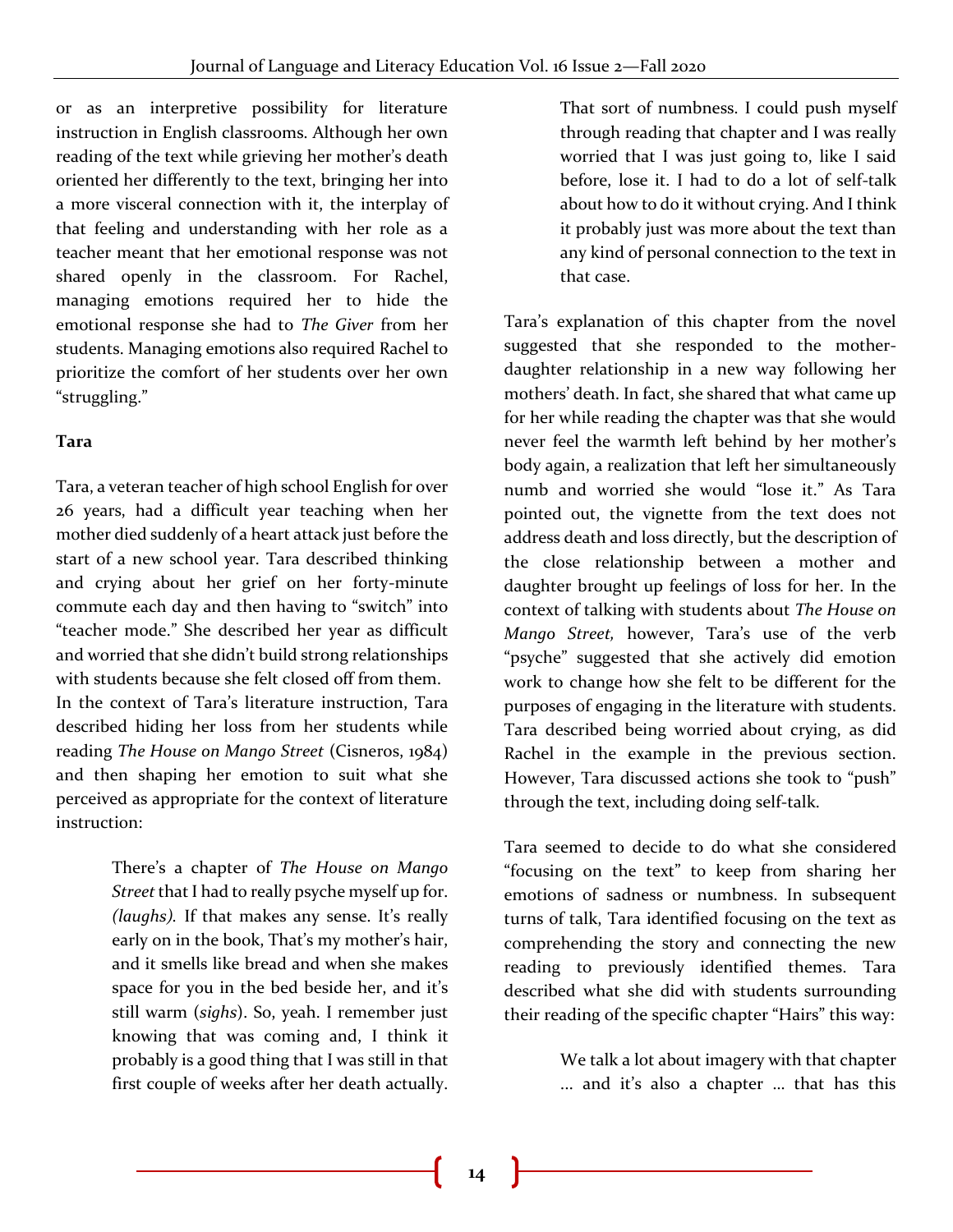surface description of the family's hair that underlying it is really more a message about family love and family closeness. So we talk. It's mostly class discussion and reading and referring back to the text for what's the author, why is she talking about hair? What's she trying to say about her family? What in particular is she trying to say about her mother? Why would she describe that her mother's hair smells like bread? So we have a lot of discussion and close reading in that chapter.

For Tara, her focus on the text had to do with what might be considered traditional aspects of literary response: identifying figurative language and determining a theme, as well as using figurative language and theme to develop a deeper comprehension of the chapter. Sharing her emotional response to the chapter following her mother's death seemed outside what she considered her role as a teacher engaging in literature instruction. She described her emotion work as work that allowed her to make the discussion of the chapter "more about the text than any kind of personal connection to the text." Tara's explanation of teaching *The House on Mango Street* while grieving seemed to be about creating distance between her experience and her discussion of the text with students.

# **Rose**

Now we return to Rose, a high school teacher whose story about reading *The Crucible* in the context of having lost her own babies to miscarriage opened this paper. Rose importantly did not necessarily hide the fact that she has lost babies to miscarriage from her students. In some cases, she had no choice, because students knew she was pregnant before she lost her baby. Rose also has a tattoo on her inner wrist with eight buds, of varying levels of bloom, each representing a different child and how many weeks

along she was with each of them. Two of the buds are in full bloom, representing her two living children. When students ask what her tattoo means, she tells them about her losses.

When Rose read *The Crucible* with students, however, she was not always easily able to talk with students about how and why she empathizes with Ann Putnam. Rose described at first being unable to explain the experience of Ann Putnam to students:

> I remember particularly the Crucible unit and we just actually, ironically, read this part today. The part where Ann Putnam talks about, how do you explain? I have had seven babies who shriveled in my arms the night of their birth. How do you explain that? Even in the movie version, but even just reading the text, her trauma, her grief, just especially those first few years after it happened, just struck me and stayed with me. I sometimes would well up with tears. I couldn't even ... Usually you comment and talk about the scene or whatever. I couldn't even. We just had to get through it because I couldn't ... I know how it feels.

Similarly to Tara and Rachel, Rose indicated that a text that she taught frequently, including on the day she was interviewed, took on a new meaning for her following a personal loss. Her response highlighted the difficulty she had processing her emotional response to *The Crucible* in the immediacy of loss. She seemed to identify two reasons for the difficulty she had in explaining her connection to Ann Putnam's character and experience: She did not seem sure that she would be able to make her students understand the experience, and she did not seem to be able to control her emotions, including her tears. She said "she couldn't even," phrasing that suggested she was not able to explain the experience. Rose described instead engaging in emotion suppression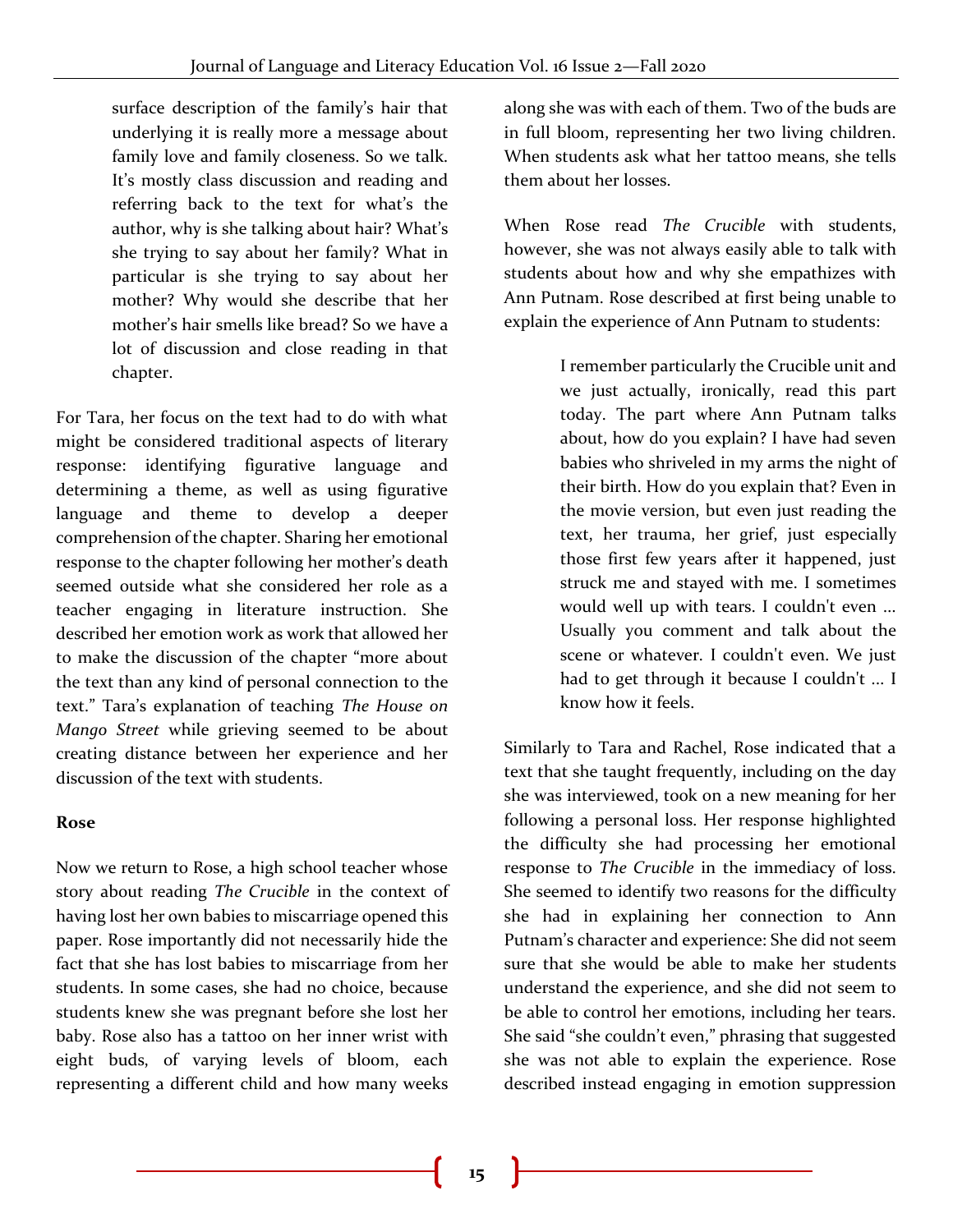to "get through" the text, moving quickly through the pertinent passages in the text with students and avoiding talking about her connection to the text or her emotional response to it.

Rose went on to describe how her discussion of the play changed over time:

> We wouldn't talk about that part really, which was probably doing them a disservice. I mean, of course we would talk about it briefly.… But I wouldn't necessarily.... It wasn't until probably at least two years that went by that I was able to stop and say, "I know how she feels. If it was you and you had lost all these babies, wouldn't you be seeking some sort of reason why this was happening?" Anything …

I mean, we have to have some sort of compassion for her, as a character, because of what she's been through, you know. So I was able to then be like, "I get it. I get where she's coming from now. You should too."

**"'When you're a teacher… you have to be on. Sometimes you just don't want to be on. You can't muster the emotional strength to be on.'"**

Rose indicated that in the time period closest to her loss, she would not talk about her personal understanding of Ann Putnam's character. She stated that this was "probably doing [students] a disservice," which suggested that how she felt was different from perhaps how she might have wanted to feel, and that she was engaged in emotion management. Rose went on to explain that over time, she was able to talk with students about her experience and relate that she knew where Ann Putnam "was coming from." Rose's explanation highlights how she was able to share the personal connection to the text once she had more time to process her loss and could approach sharing from a perspective that allowed her to focus on asking students to consider Ann Putnam's situation and

develop empathy for her situation. Rose did not consider her own tears or difficult emotions as appropriate responses to share in connection to the text.

For Rose, the purpose of literature instruction was also tied to what she felt her role as a teacher was. Rose explained:

> You know, when you're a teacher and I bet a lot of people say this, you have to be on. Right? Sometimes you just don't want to be on. You can't muster the emotional strength to be on.… to be on is just taking it off myself and putting it out into the world. My stuff doesn't matter. It's all about you now. So you have to be entertained. You have to feel safe.

> > You have to feel loved.

Here Rose indicated that by doing emotion suppression and emotion work, she was preserving a professional role as a teacher who cared for students and put their needs first. Therefore, her emotion of care

for students became more important than her feelings of being overwhelmed with grief or tears.

# **Discussion and Implications**

Teachers' stories about reading and teaching literature while grieving a death demonstrate the potential power of emotion as a response to literature. However, teachers' stories here also make visible the work teachers did to keep those responses out of the literature classroom, especially because emotions prompted by grief, such as sadness or worry, were perceived as negative. Teachers' accounts of engaging in emotion management—both suppression and work—clarify the complexity involved in asking teachers and students to engage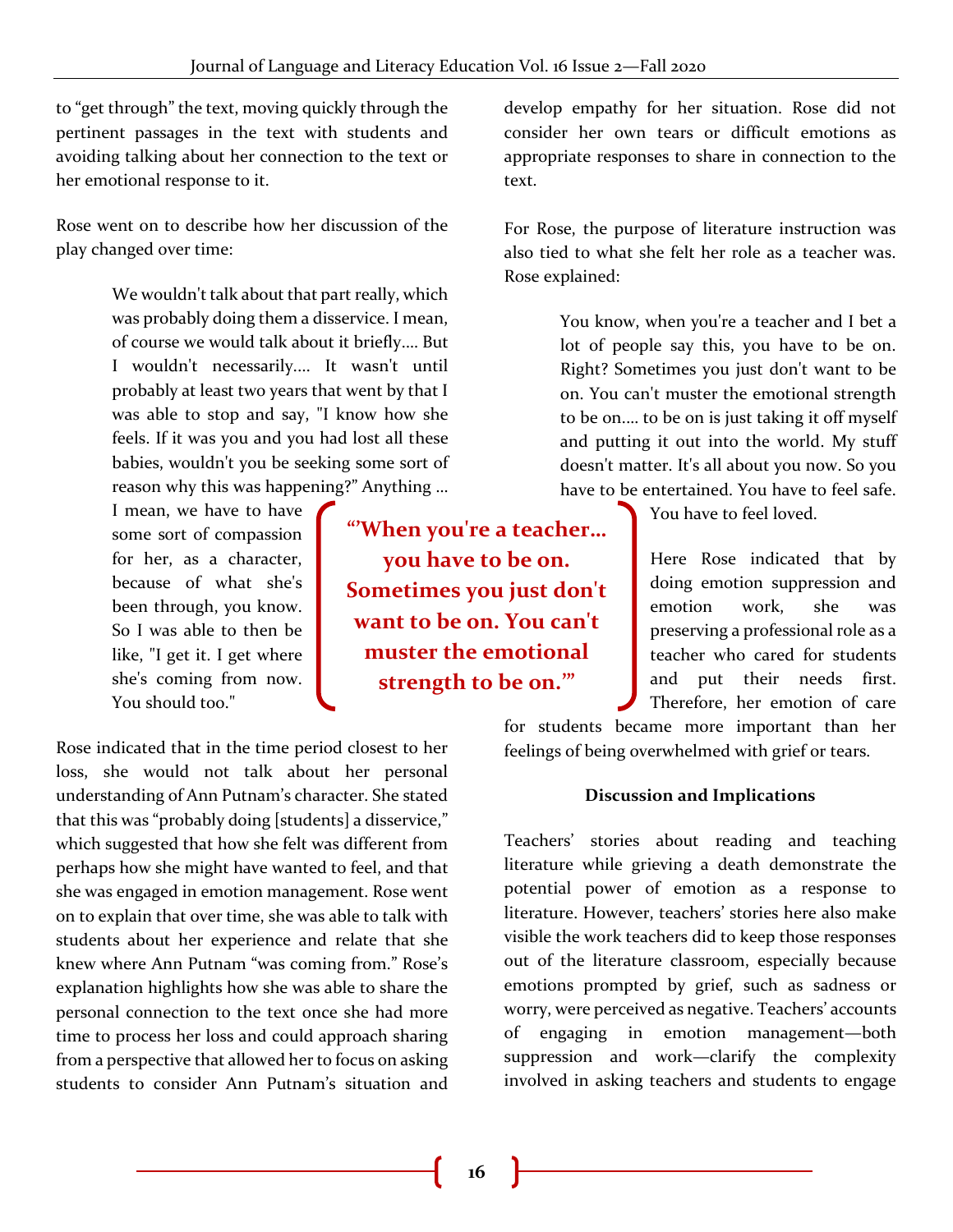with death and loss in the literacy classroom and shed light on why these topics might not always be easily included by teachers. The emotion management that teachers do in sharing about death and loss must be addressed in order for English language arts classrooms to be spaces where sharing around death and loss might be healthy and meaningful.

# **Limits Persist in Literature Instruction**

Findings in this study indicated that teachers viewed suppressing or changing emotions as critical to maintaining focus in their literature instruction. Teachers seemed to believe that teaching texts in classrooms was about comprehending the text and its themes. Though one teacher, Rachel, advocated for making some personal connections to texts, she framed those personal connections as being useful only when they did not cause the teacher to lose control of their ability to discuss the text. For Rachel, Tara, and Rose, then, bringing themes of death and loss into literature instruction was only an option when emotions could be controlled. In other words, when there was appropriate distance between the reader and a text, death and loss could be discussed. These interviews suggest that there is a distinction to be made between sharing personal connections to texts (Rosenblatt, 2005) and sharing emotions as responses to texts and also suggest that teachers' perceptions of emotions limit the possibilities in their literature instruction.

One possible strategy to further open up emotional response as an interpretive possibility for literature instruction would be for English Education scholarship to distinguish between sharing a personal connection and sharing an emotional response. A personal connection may be shared as something a reader relates to in the reading. However, sometimes emotional responses are more about feeling and bodily sensation. One way of thinking about this distinction is to consider Rose's account of teaching

*The Crucible*. Rose noted that she at times could share her ability to relate to Ann Putnam's experience of infant loss. Rose suggested that she could help students see that she understood how Ann Putnam felt. Yet, Rose "just couldn't" share her response as a reader when that response was to "well up" with tears. Rose's emotional response to the text is a valid response to reading. She was moved by it. Her experience points to a possibility where she shares with students that emotion is part of reading. She might even share with students that she has trouble discussing passages about Ann Putnam's losses because of her emotions.

This study supports the idea that both personal connections and emotional responses have potential value as part of literature instruction. Yet, teachers in this study seemed to feel their sharing should be limited to personal connections with literature, so they engaged in emotion management to keep strong, potentially negative emotions out of their classroom interactions.

# **Emotion Management Illuminates Perceptions of Professional Roles**

One reason that teachers in this study engaged in emotion management is that they seemed to identify their roles as teachers to be about staying in control of their emotions and the curriculum. Their descriptions of teaching suggested that students' comfort and learning were prioritized over the teacher's emotion. As English teacher educators invested in education, we do not disagree that it is the job of a teacher to support students and students' needs. Still, Rachel, Tara, and Rose all expressed uncertainty and guilt over not being able to easily keep control of their emotions during a period of grief.

When considering the role of sharing loss in English curriculum, English educators and scholars should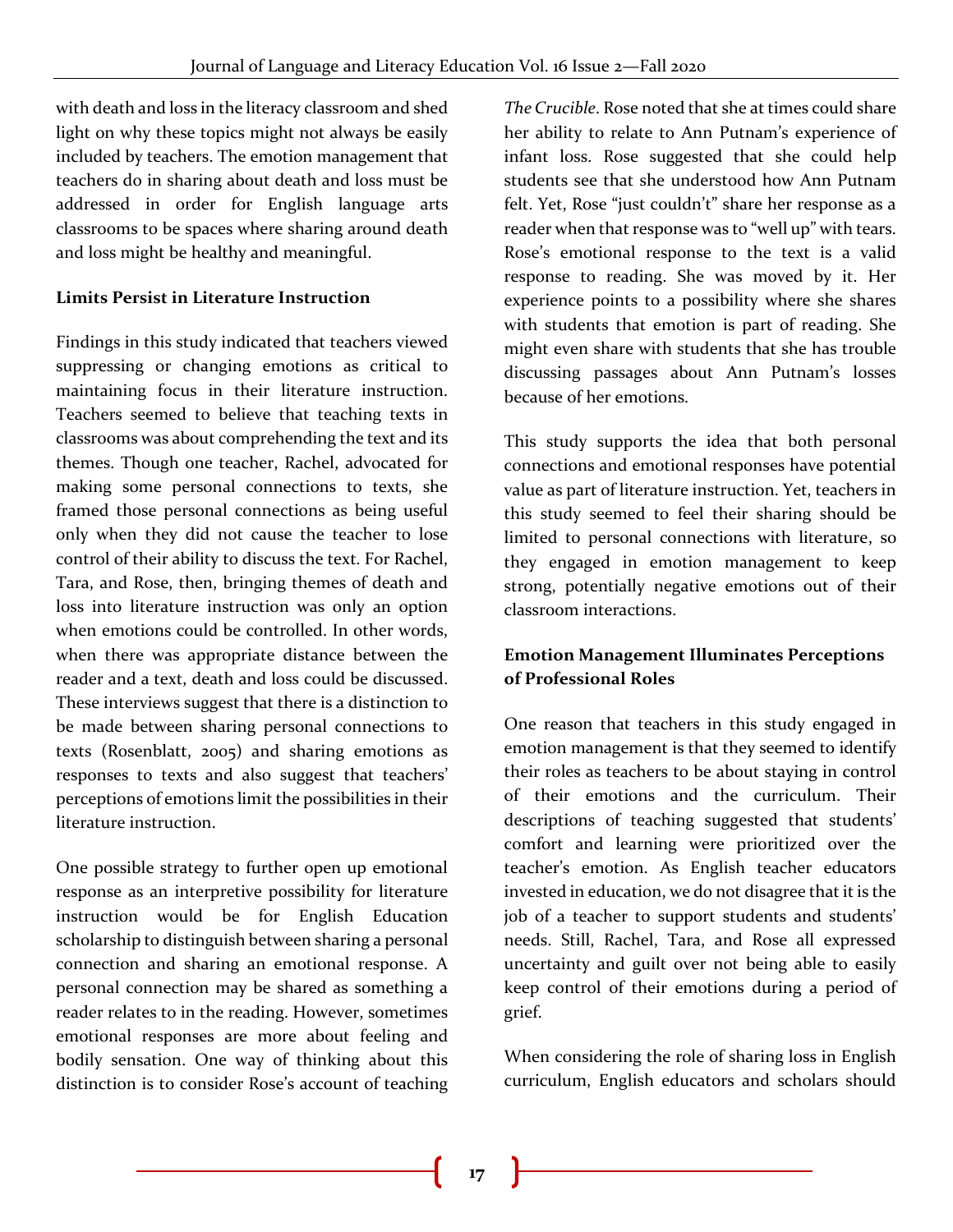consider the emotion management teachers may feel compelled to engage in as they navigate their own grief. Identifying emotion management work provides an opportunity to think about the professional norms that regulate interactions in schools and how those norms might be disrupted. When certain emotions are perceived as negative, it means that some experiences continue to be sanctioned in school spaces and others continue to be excluded. English educators might consider talking explicitly about whether crying is something teachers should do in front of a class, and when crying may or may not be appropriate. It's not enough to just suggest that teachers should discuss loss in classrooms. English educators must also emphasize

that when and how that sharing occurs matters in terms of making sure teachers and students build a trusting space for sharing.

Attending to how teachers manage emotions also highlights the work teachers must do to engage in reciprocal sharing (Dutro, 2019). The emotion management that teachers do highlights the issue that teachers

often hide particular responses due to perceptions of professional norms. It's worth considering that the pressure to do emotion management is a specific obstacle to reciprocal sharing. Students should not be asked to share vulnerably when teachers suppress or shape what they share. Realizing Dutro's (2019) vision for a literacy curriculum inclusive of trauma and loss experiences requires both recognizing that teachers have trauma and loss experiences, too, and also attending to the professional norms that regulate teachers' position within that sharing. We hope as English educators that research focusing on teachers' experiences opens up conversations about how these experiences interplay with curriculum and what

**"Identifying emotion management work provides an opportunity to think about the professional norms that regulate interactions in schools and how those norms might be disrupted."**

constraints might need to be addressed for experiences to be more fully expressed in classrooms.

#### **Closing Thoughts**

Hochschild's (1983) conception of emotion management helped illuminate the work teachers did to suppress or change their feelings in the context of teaching literature while grieving a death. Identifying emotion management exposes a professional norm, because emotion management assumes a discrepancy between what one feels and what one "wants to feel" given the dynamics of a particular social interaction (Hochschild, 1979, p. 562). Thus, the emotion management that Rachel, Tara, and Rose

> did revealed perceptions of professional norms for teachers that constrain literature teaching and learning grounded in emotional response. Yet, attending to emotion management also helped us imagine how these professional norms demanding that teachers stay in control of emotions might be disrupted.

Rachel's, Tara's, and Rose's experiences demonstrate that teaching literature in English classrooms is not just about the text or a potential emotional response. It is wrapped up in the interactions of histories of teacher professional norms, goals and expectations for literature curriculum, and teachers' ideas of what teaching literature is for and how they and their students should feel in their classrooms. Their stories highlight the potential for literature to move readers emotionally, but also make visible the challenges that can arise for teachers when too much feeling or what might be perceived as negative feeling comes up. For the teachers in this study, choosing to share or not was both personal and social, and those decisions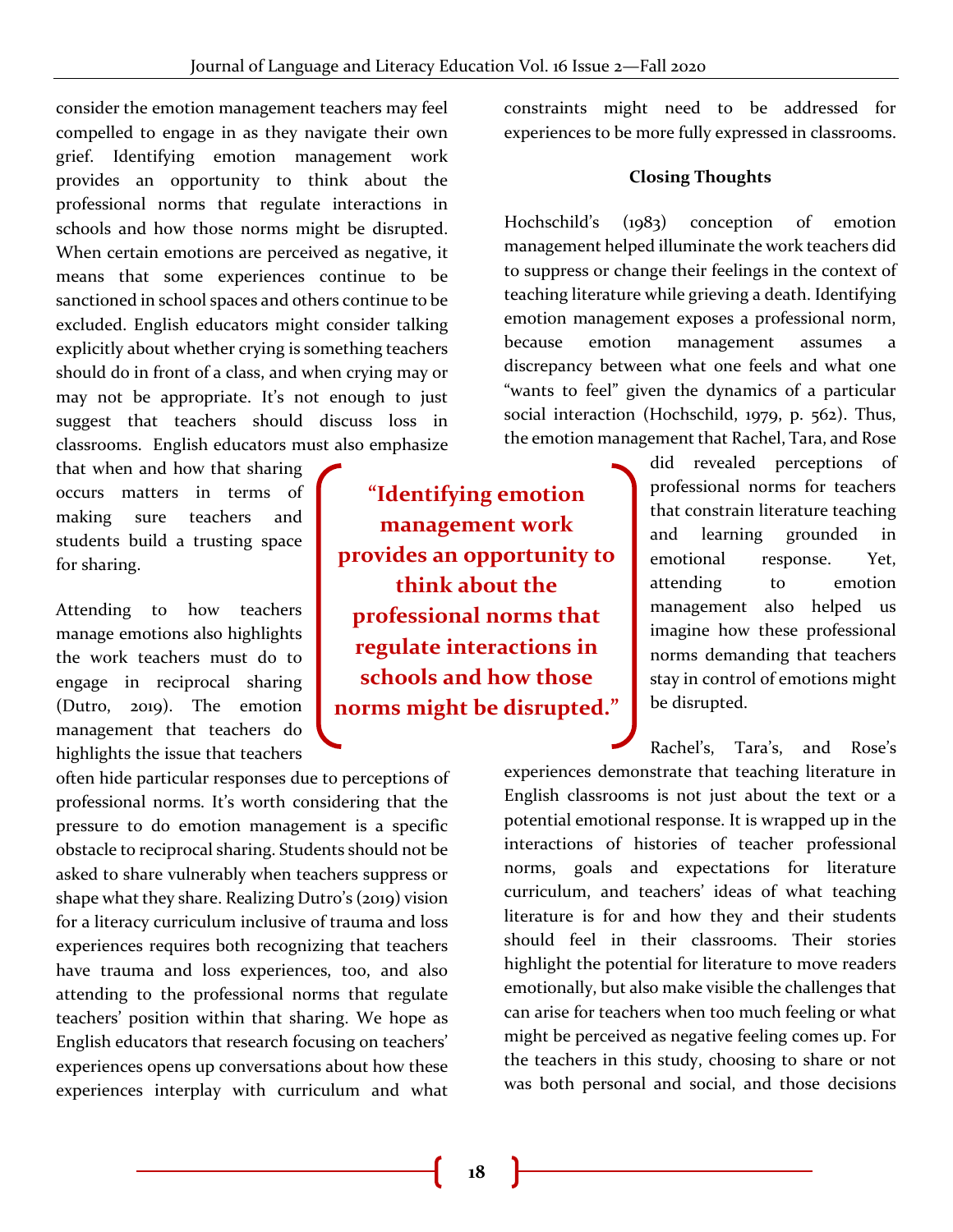afforded and constrained interpretive possibilities for literature instruction that considers death and loss. Yet making these affordances and constraints explicit for teachers would mean that they might be able to act differently: A teacher who was not sharing emotion because they believed it unprofessional might decide that they disagreed with that norm, for

example. Studying emotion management thus provides insight to teachers and teacher educators into potential obstacles for teachers engaging in reciprocal sharing around trauma and loss, but also provides the point of possibility for sharing to become more authentic and meaningful.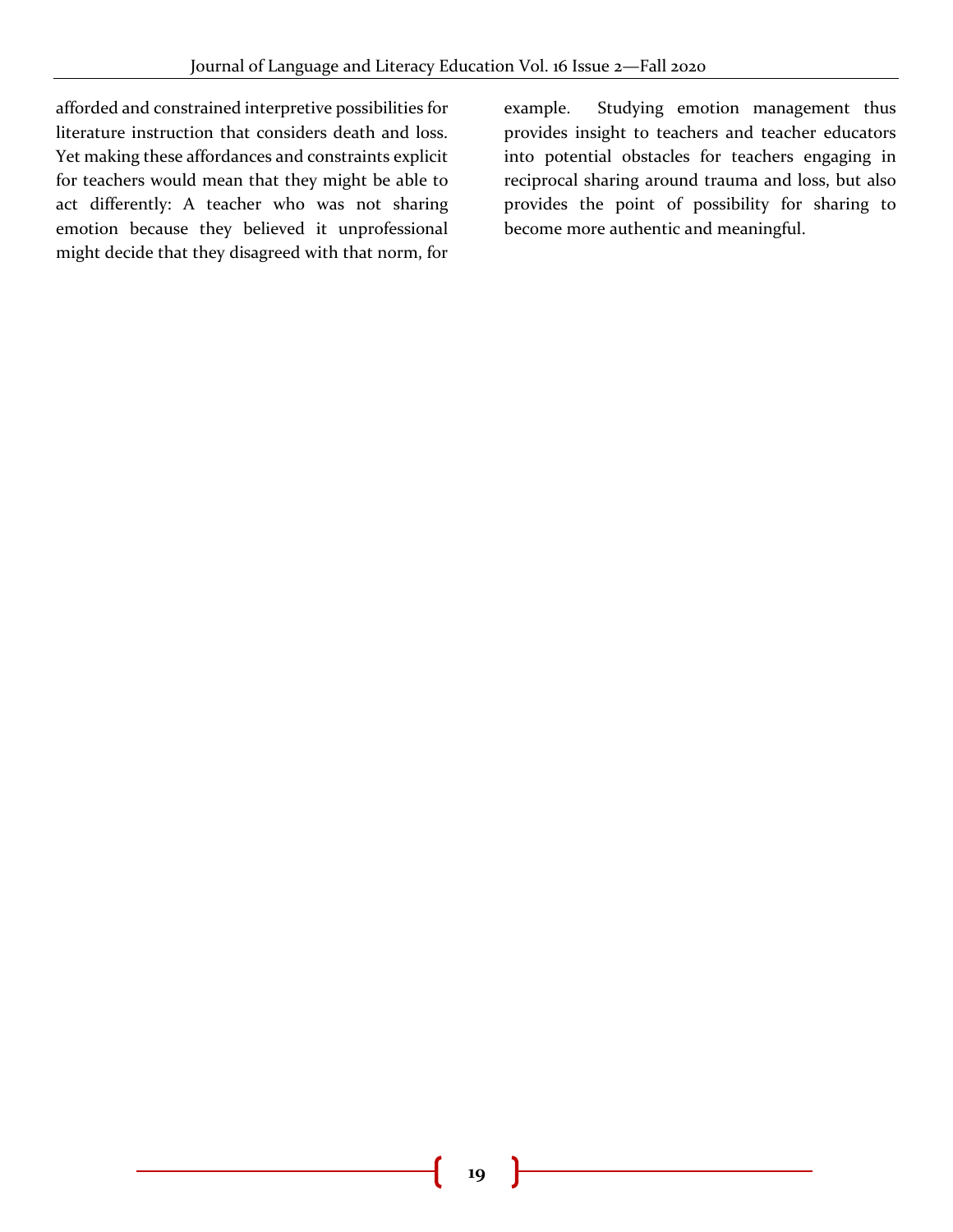#### **References**

- Ahmed, S. (2004). *The cultural politics of emotion*. Edinburgh University Press.
- Boldt, G., Lewis, C., & Leander, K. (2015). Moving, feeling, desiring, teaching. *Research in the Teaching of English, 49*(4), 430-441.
- Cisneros, S. (1984). *The house on Mango Street.* Vintage Books.
- Clandinin, D. J., & Connelly, F. M. (2000). *Narrative inquiry.* Jossey-Bass.
- Dutro, E. (2011). Writing wounded: Trauma, testimony, and critical witness in literacy classrooms. *English Education, 43*(2), 193-211.
- Dutro, E. (2017). Towards a pedagogy of the incomprehensible: Trauma and the imperative of critical witness in literacy classrooms. *Pedagogies: An International Journal, 8*(4), 301-315.
- Dutro, E. (2019). *The vulnerable heart of literacy: Centering trauma as powerful pedagogy*. Teachers College Press.
- Dutro, E., & Bien, A. C. (2014). Listening to the speaking wound: A trauma studies perspective on student positioning in schools. American Educational Research Journal, 51(1), 7-35.
- Dunn, M. B. (2019). *English language arts teachers' experiences teaching while grieving a death.* (Doctoral dissertation). Available from ProQuest Dissertations and Theses Global Database. (UMI No. 13896038)
- Dunn, M. B. & Garcia, A. (2020). Grief, loss, and literature: Reading texts as social artifacts*. The English Journal. 109*(6), 52-58.
- Falter, M. M., & Bickmore, S. (Eds.). (2018). *When loss gets personal: Discussing death through literature in the secondary ELA classroom.* Rowman and Littlefield.
- Gee, J. P. (2010). *How to do discourse analysis: A toolkit*. Routledge.
- Gorlewski, J. (2017). Death in the English classroom. *English Journal*, *107*(2), 8.
- Hochschild, A. R. (1983). *The managed heart: Commercialization of human feeling*. University of California Press.
- Hochschild, A. R. (1979). Emotion work, feeling rules, and social structure. *American Journal of Sociology, 85,* 555- 571.
- Miller, A. (1953). *The crucible.* Penguin Books Press.
- Neville, M. (2018). "Sites of control and resistance": Outlaw emotions in an out-of-school book club. *English Teaching: Practice and Critique, 17*(4), 310-327.
- Patton, M. Q. (2002). *Qualitative research & evaluation methods* (3rd ed.). Sage.
- Rosenblatt, L. (2005). *Making meaning with texts*. Heinemann.